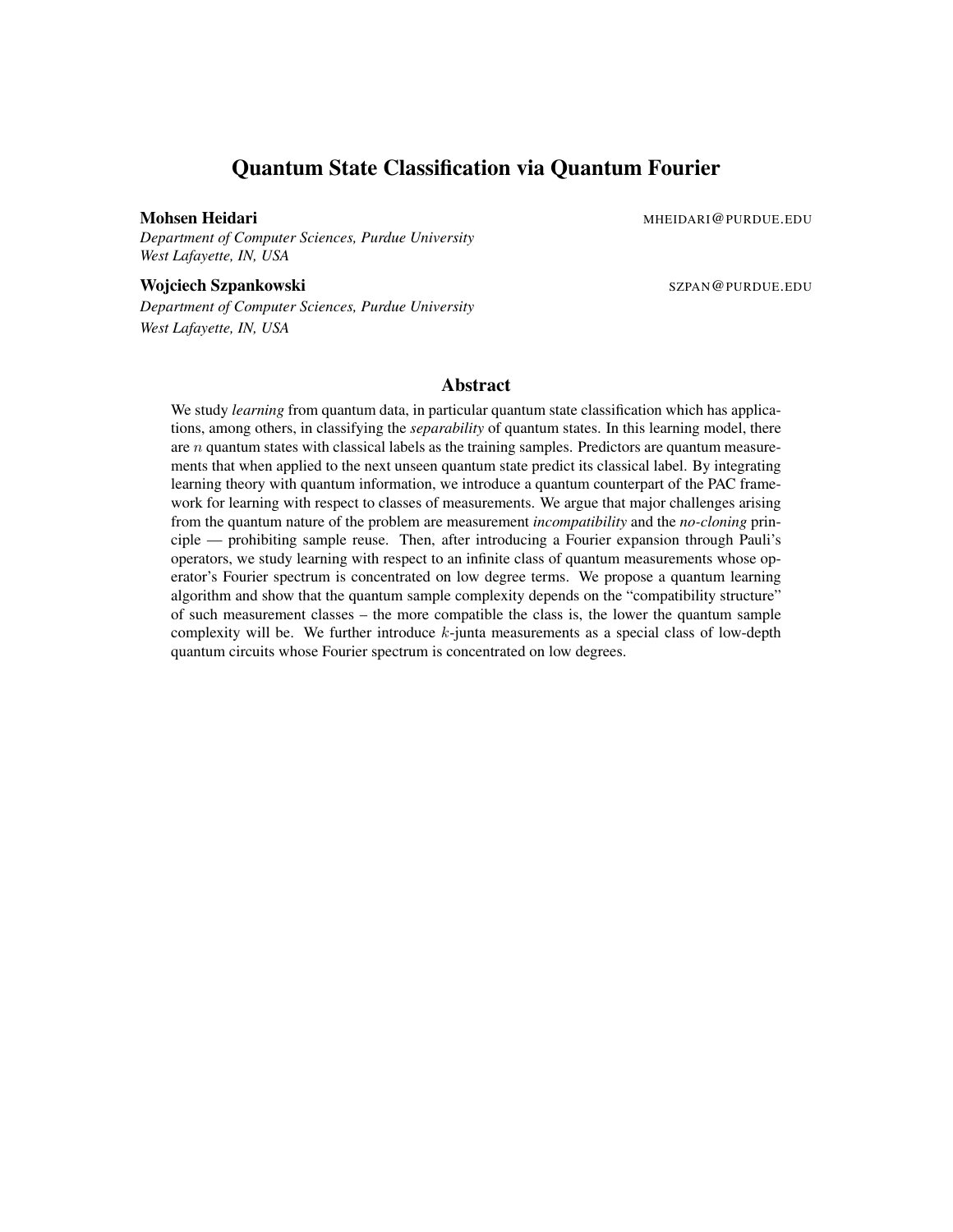## 1. Introduction

Classification of quantum states has been studied under various specifications such as *separability* of quantum states  $[GQJ<sup>+</sup>18,MY18]$  $[GQJ<sup>+</sup>18,MY18]$  $[GQJ<sup>+</sup>18,MY18]$ , to tell if an unknown quantum state is entangled or separable, and integrated quantum photonics  $[KBI<sup>+</sup>20]$  $[KBI<sup>+</sup>20]$ , to classify if a quantum emitter is "single" or "not-single". In this paper, we study this problem and seek to integrate learning theory with quantum information. Following our earlier work [\[HPS21\]](#page-19-1), we introduce a quantum counterpart of well-studied *probably approximately correct* (PAC) developed by [\[KSS94,](#page-20-2) [Val84\]](#page-20-3).

The focus of this paper is on the binary classification of qubit states. In this learning model, similar to its classical counterpart, there are a set of quantum states living on the Hilbert space of d qubits. Associated to each state is a classical label  $y \in \{0, 1\}$ . Let  $\rho_0$  and  $\rho_1$  denote the overall state of the system when the label is 0 and 1, respectively. The density operators of the states and the underlying law governing the labeling are unknown. Available are  $n$  labeled quantum samples  $(\rho_{y_i}, y_i), i = 1, 2, ..., n$ , generated independent and identically distributed (i.i.d.) according to an unknown, but fixed, probability distribution. The predictors in this model are quantum measurements (positive operator-valued measure (POVM)). The objective is to process the training set and select a quantum measurement from a library of choices (concept class) that accurately predicts the label of the next unseen quantum states.

Suppose  $\mathcal{M} := \{M_0, M_1\}$  is the selected POVM with outcomes in  $\{0, 1\}$ . To test  $\mathcal{M}$ , a new sample  $(\rho_{Y_{test}}, Y_{test})$  is drawn. Then without revealing random variable  $Y_{test}$ , we measure  $\rho_{Y_{test}}$ with M. Conditioned on this sample, the outcome of this predictor is  $\hat{y}$  with probability equal to the trace tr $\{M_{\hat{y}}\rho_{y_{test}}\}, \hat{y} \in \{0, 1\}$ . Note that due to the quantum nature of the problem, even though the test sample is fixed, the predictor's outcome is random. This is different from the classical settings, where the output of the predictor is a deterministic function of the samples.

We use the  $0 - 1$  loss to measure the accuracy of the predictors. Hence, the predictor's risk is  $L_{0-1}(\mathcal{M}) = \mathbb{P}\big\{Y_{test} \neq \hat{Y}\big\}$ . If C is a collection of POVM's to choose from, we seek a quantum learning algorithm that selects the most accurate predictor  $\mathcal{M} \in \mathcal{C}$ . To complete this formulation, we present a quantum counterpart of PAC, called QPAC.

Definition 1.1 (QPAC) *A measurement concept class* C *is QPAC learnable, if there exist a function*  $n_{\mathcal{C}}:(0,1)^2\mapsto\mathbb{N}$  and a quantum learning algorithm such that for every  $\epsilon,\delta\in(0,1)$  and given  $n > n_{\mathcal{C}}(\epsilon, \delta)$  *samples drawn i.i.d. according to any probability distributions*  $(p_0, p_1)$  *and from any unknown states* ( $\rho_0, \rho_1$ )*, the algorithm outputs, with probability of at least* (1 −  $\delta$ )*, a measurement whose loss is less than* inf $\mathcal{M} \in \mathcal{C}$   $L_{0-1}(\mathcal{M}) + \epsilon$ .

We note that OPAC is a natural extension of the classical PAC. It subsumes the classical learning model when the quantum samples are orthogonal and the predictors in  $\mathcal C$  are functions. We note, however, that some difficulties arise from the quantum nature of the problem. For instance, from the axioms of quantum measurement, the quantum samples are disturbed by the algorithm, irreversibly. Further, due to the *no-cloning* principle, we cannot clone or re-use the samples for other processes. Whereas, in the classical framework, a learning algorithm can process a copy version of the training samples without losing them.

That being said, one might ask the following question:

• *What is the quantum sample complexity of a given measurement concept class* C*?* For that, one natural approach for QPAC learning, which we call approximate-then-learn, is via *state*

*tomography*. Here, one first performs *state tomography* to arrive at an approximate description of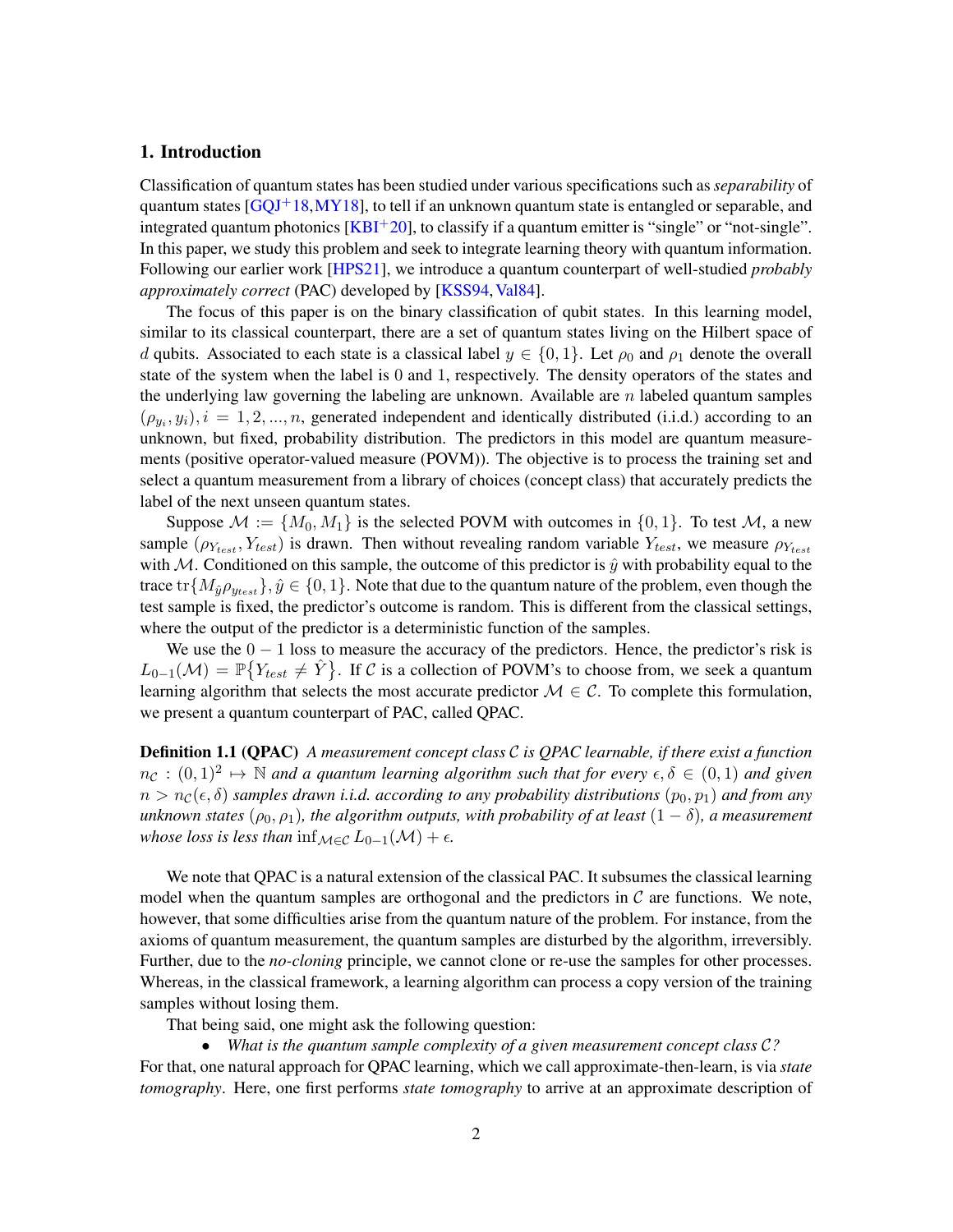the quantum states and then performs classical learning algorithms on the stored density matrices. From the copy complexity bound of [\[HHJ](#page-19-2)<sup>+</sup>16], this approach requires  $\mathcal{O}(\frac{1}{\epsilon^2})$  $\frac{1}{e^2}2^{2d}$ ) identical copies of  $\rho_0$  and  $\rho_1$ . Hence, the exponentially large sample complexity of this approach is prohibitive in large dimensional settings.

Toward answering the above question, bounds on the quantum sample complexity of finite classes have been provided in our earlier work [\[HPS21\]](#page-19-1) and using quantum Empirical Risk Minimization (ERM). In this paper, we investigate the sample complexity of two concept classes containing uncountably many quantum measurements. These classes are called  $\epsilon$ -*concentrated* and k-juntas measurements, where the second class is a special case of the first with  $\epsilon = 0$ . The classical counterpart of these classes, which are finite, capture several concept classes such as half-spaces, constant-depth boolean circuits, and decision trees [\[GR06,](#page-19-3) [Val12,](#page-21-0) [BOW10,](#page-18-0) [MOS03,](#page-20-4) [LMN93,](#page-20-5) [KKYS05\]](#page-20-6).

In the classical setting, the Fourier expansion on the Boolean cube has been proved powerful in learning such concept classes [\[DW08,](#page-19-4) [O'D14\]](#page-20-7). Inspired by this, we study learning with a quantum Fourier expansion adapted for operators on the space of qubits which is based on Pauli operators. We rigorously show that by applying tools from statistics, operator theory, and quantum information such as operator Chernoff's inequality, and Hilbert-Schmidt inner product, one can get a quantum sample complexity for such measurement classes. We observe that quantum sample complexity depends on the "compatibility structure" of the class — a property unique to quantum measurements. The more compatible the class is, the lower the quantum sample complexity will be. To the best of our knowledge, this is the first of such result that obtains a non-trivial sample complexity for infinite quantum concept classes. We believe our work opens the doors to further study of theoretical quantum learning algorithms with practical application.

#### 1.1 Overview of the Main Results

To establish our results, we take an operator perspective. We first associate a joint feature-label quantum state for each sample. This is done by adding an auxiliary qubit representing the label. With that, the classical label 0 and 1 are identified with the qubit  $|0\rangle\langle 0|$  and  $|1\rangle\langle 1|$ , respectively. Further, we define an average density operator for the samples, that is  $\rho_{XY} = p_0 \rho_0 \otimes |0\rangle\langle 0| +$  $p_1 \rho_1 \otimes |1\rangle\langle 1|$ . In order to analyze the prediction loss of measurements, we prove the following result.

**Theorem [3.1](#page-7-0) (Abbreviated)** There is an operator  $F_Y$ , such that the expected loss of any measure*ment*  $M := \{M_0, M_1\}$  *equals* 

<span id="page-2-0"></span>
$$
L_{0-1}(\mathcal{M}) = \frac{1}{2} - \frac{1}{2} \text{tr} \left\{ G_M F_Y \rho_{XY} \right\},\tag{1}
$$

*where*  $G_M = M_1 - M_0$ .

We call  $F<sub>Y</sub>$  and  $G<sub>M</sub>$  the labeling operator and prediction operator, respectively. The above result resembles the a similar equation in classical setting. If  $U$  and  $V$  are two binary random variables taking values from  $\{-1, 1\}$ , then  $\mathbb{P}\{U \neq V\} = \frac{1}{2} - \frac{1}{2}$  $\frac{1}{2}\mathbb{E}[UV]$ . Therefore, the trace quantity in [\(1\)](#page-2-0) can be viewed as a operator analog of correlation between random variables. With this result and the copy complexity bound of  $[HHJ<sup>+</sup>16]$  $[HHJ<sup>+</sup>16]$  in state tomography, we immediately conclude that at most  $\mathcal{O}(2^{2d}/\epsilon^2)$  samples are needed to learn a measurement concept class C on the space of d-qubits.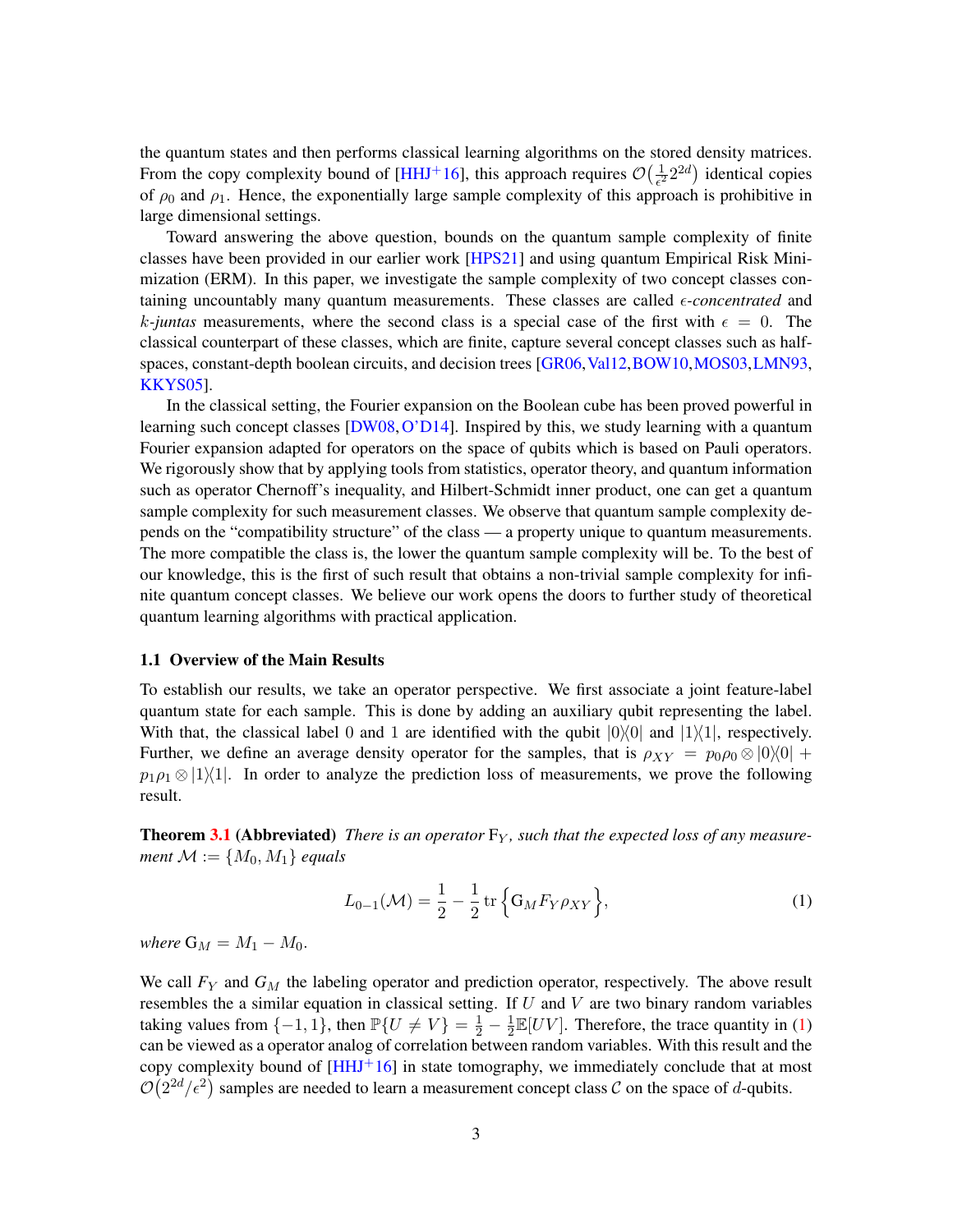Next, we built upon the *quantum Fourier expansion*, define our concept classes, and derive our sample complexity results. It is well-known that Pauli operators together with the identity form an orthonormal basis for the Hilbert-Schmidt operators on one qubit. Lets denote such operators by  $\sigma^s$ ,  $s \in \{0, 1, 2, 3\}$ . As discussed in [\[MO10\]](#page-20-8), tensor products of these operators form an orthonormal basis for the space of operators on d qubits, the Hilbert space of  $\dim = 2^d$ . In other words, any bounded operator A on this Hilbert space is uniquely decomposed as a linear combination of tensor operators  $\sigma^s = \otimes_{\ell=1}^d \sigma^{s_\ell}, s \in \{0, 1, 2, 3\}^d$ . The coefficients of this decomposition, denoted by  $a_{\rm s}, s \in \{0, 1, 2, 3\}^d$ , are called the Fourier coefficients of A (for more details see Section [2.2\)](#page-6-0).

Concentrated measurement classes: Based on the Fourier coefficients, we can associate a "power spectrum" in the Fourier domain. We are interested in operators whose Fourier spectrum is dominated by a smalls set of coefficients, say  $a_s$ ,  $s \in A$  for a subset  $A \subseteq \{0, 1, 2, 3\}^d$  $\sum$ . More precisely,  $\int_{\mathbf{s}\notin\mathcal{A}} a_{\mathbf{s}}^2 \leq \epsilon$  for a small parameter  $\epsilon \in (0,1)$ . That said, a concept class is said to be *concentrated* around a set A, if all predictors in the class have almost all the "power spectrum" on A (see Definition [2.2\)](#page-7-1).

Next, we present our results on the learnability of measurements *concentrated* around a degree set A. We assume that the X-system in  $\rho_{XY}$  is maximally mixed, i.e.,  $\text{tr}_Y\{\rho_{XY}\}=I_d$ . In classical settings, this condition translates to the uniform distribution on the inputs as in [\[LMN93\]](#page-20-5). However, here, the probabilities  $p_0, p_1$  can be non-uniform, as long as the average state  $\text{tr}_Y\{\rho_{XY}\}\$ is maximally mixed. Let opt $_C := \inf_{\mathcal{M} \in \mathcal{C}} L_{0-1}(\mathcal{M})$ . With that, our second result is presented in the following.

**Theorem [3.5](#page-8-0)** Let C be a concept class that is  $\epsilon$ -concentrated around a degree set A, where  $\epsilon \in [0,1]$ 1]. Then, for any  $\varepsilon, \delta \in (0, 1)$ , under the maximally mixed X-system, there exists a quantum *learning algorithm that with probability*  $(1 - \delta)$  *learns* C *with error up to*  $2$ opt $_C + 2\epsilon + \epsilon$ *, provided* that  $n > \frac{1}{\varepsilon^2}S(\mathcal{A}, \delta)$  samples are available, where

$$
S(\mathcal{A}, \delta) = \mathcal{O}\bigg(\min_{\mathcal{B}_j \text{ covering of } \mathcal{A}} \sum_{j=1}^m \sqrt{|\mathcal{B}_j| \log \frac{|\mathcal{B}_j|}{\delta}}\bigg)^2.
$$

Here,  $S(A, \delta)$  is a quantity incorporating the compatibility structure of the class and is characterized by finding "compatibility covers" of A. A set  $\mathcal{B} \subseteq \{0,1,2,3\}^d$  is said to be compatible, if all  $\sigma^s$ ,  $s \in \mathcal{B}$  are *commuting* with each other. A compatibility cover for A is a collection of compatible subset  $B_1, B_2, ..., B_m$  such that  $A = \bigcup_j B_j$ . Therefore, if the class is fully compatible then  $S(A, A)$  $\delta$ ) =  $\mathcal{O}(|\mathcal{A}| \log \frac{|\mathcal{A}|}{\delta})$ . On the other hand, if C is fully incompatible, then  $S(\mathcal{A}, \delta) = \mathcal{O}(|\mathcal{A}|^2 \log \frac{1}{\delta})$ .

The classical version of these classes containing Boolean functions with concentrated Boolean Fourier expansions has been studied in the literature. The well-known low-degree algorithm [\[LMN93\]](#page-20-5) has been used to learn such classes under the uniform distribution on inputs. Using this algorithm, any classical concentrated concept  $C_{\text{cl}}$  is learnable with error up to  $8\text{opt}_{C_{\text{cl}}}$  and with sample complexity  $\mathcal{O}(|A| \log \frac{|A|}{\delta})$ , where A is the degree set of the class. It is not difficult to see that Theorem [3.5](#page-8-0) subsumes the learnability of classical concentrated concepts.

We prove Theorem [3.5](#page-8-0) by proposing quantum low-degree algorithm (QLD), with running time of  $\mathcal{O}(n4^{|\mathcal{A}|})$  (see Algorithm [1\)](#page-9-0). The heart of our learning algorithm is a method for estimating quantum Fourier coefficients from the training samples. However, this estimation process in our quantum setting is not straightforward as the observables may not be compatible.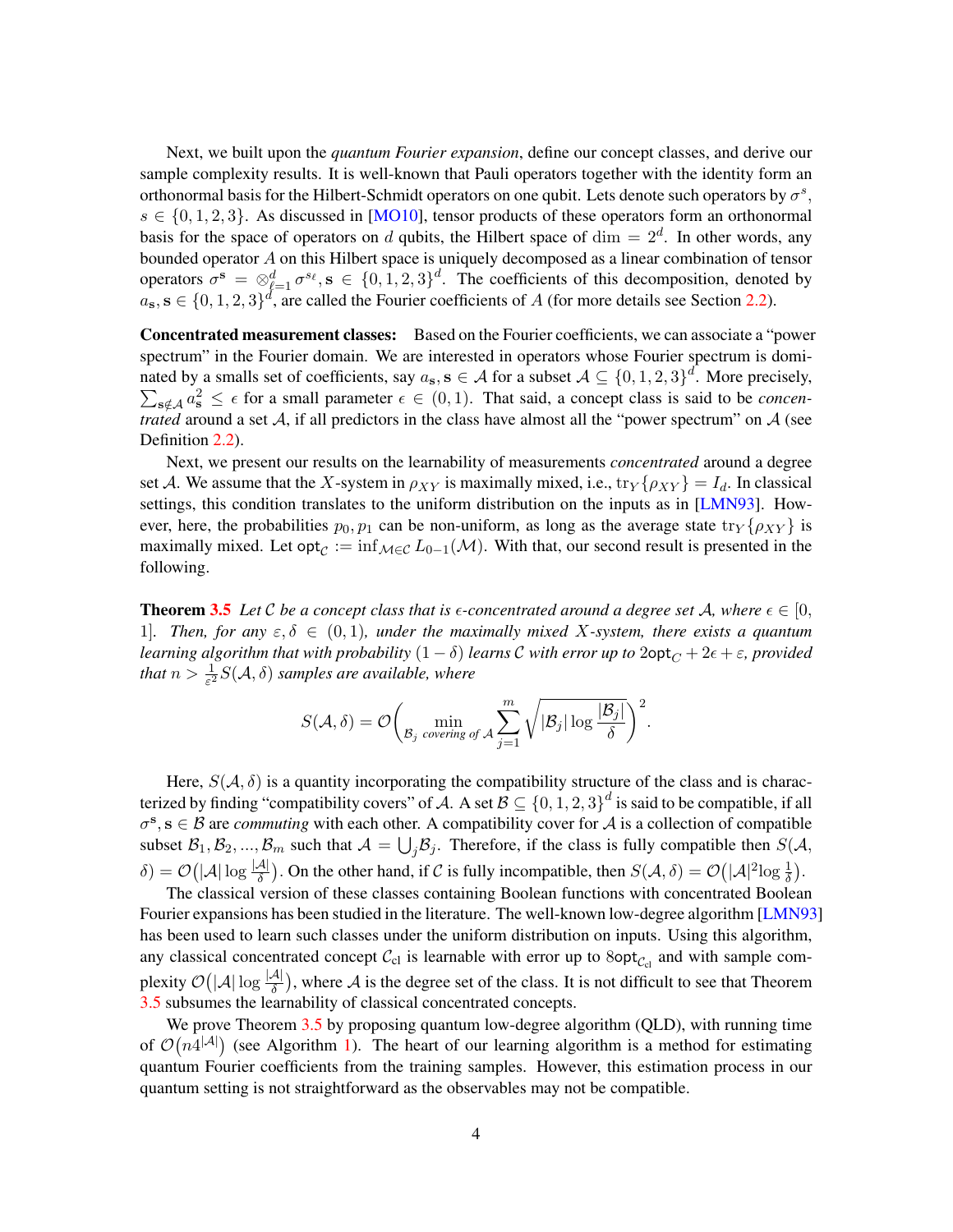**Measurement incompatibility:** Since our interactions with quantum samples are through quantum measurements, we face the issue of measurement *incomatibility* (or joint measurability). Measurement compatibility concerns whether there exists a fine-grained "reference" measurement which can be measured to determine the outcomes of the individual measurements [\[Hol12\]](#page-19-5). When the measurements are incompatible, the uncertainty principle limits the accuracy of the joint observations. Each Fourier coefficient is modeled by a *quantum observable* and in general, such observables might be *incompatible*. In Section [3.2.2,](#page-10-0) we address this issue by proposing a compatibility covering. The idea is to "cover" A with subsets  $B_j \subseteq A$  such that  $A = \bigcup_j B_j$  and that the observables inside  $B_j$ are compatible with each other.

**Junta measurements:** Another family of quantum concept classes studied in this paper is  $k$ -junta measurements. Junta measurements are examples of low-depth quantum circuits that are also  $\epsilon$ concentrated with  $\epsilon = 0$ . Classical k-juntas have been studied extensively in the literature [\[MOS03,](#page-20-4) [Val12,](#page-21-0) [Bla09,](#page-18-1) [FKR](#page-19-6)<sup>+</sup>04]. Given  $k \in \mathbb{N}$ , a k-junta is a Boolean function that depends on at most k input coordinates. Following a similar path, we say that a two-valued quantum measurement is a  $k$ junta POVM if its outcomes depend on at most k coordinates of the underlying d-qubits system. In practice, classifying quantum states likely requires processing only a small subsystem of dimension  $2^k \ll 2^d$ . Therefore, the natural question is: *Which subsystem of* dim  $= 2^k$  *leads to the lowest prediction loss?*

Answering this question motivates us to study learning  $k$ -juntas. For that, we adopt our QLD algorithm and propose a method to find such subsystems (see Algorithm [2\)](#page-14-0). We show in the following theorem that this algorithm provably finds the best subsystem and the best  $k$ -junta measurement.

**Theorem [3.16](#page-13-0)** *Under the maximally mixed X-system and given*  $k \leq d$ , *Algorithm [2](#page-14-0) learns the class of k-junta measurements with error up to*  $\mathsf{opt}_{\mathcal{C}_k} + \sqrt{\frac{1}{n}}$  $\frac{1}{n}S(\mathcal{A}_k,\delta)$  where  $\mathcal{C}_k$  is the class of all k-junta measurements and  $A_k$  the set of all  $s \in \{0, 1, 2, 3\}^d$  with at most k non-zero elements. *Furthermore, the output of the algorithm is a k-junta measurement on a subsystem of*  $\dim = 2^k$ and its running time is  $\mathcal{O}(n(4d)^k)$ .

Open problem: In the classical setting, it is known that several classes such as constant-depth circuits are special cases of concentrated classes. One asks for a quantum analogous of this result: *are constant-depth quantum circuits have almost all of their "power spectrum" concentrated on a small set of quantum Fourier coefficients?* Answering this question with the results of this work gives fundamental insights into the complexity and learning capability of constant-depth quantum circuits. For that one may require to develop a quantum variant of well-known Håstad's switching lemma [Hås01] as it was the case in classical logical circuits.

#### 1.2 Related Works

The literature in this area is very broad. Therefore, we only can give pointers to some of the best known and most relevant results.

In *state tomography* the objective is to find an approximate description of an unknown quantum state  $\rho$  using measurements on multiple copies of the state. This problem has been studied under various distance/fidelity measures  $[OW16, OW17, HHJ<sup>+</sup>16]$  $[OW16, OW17, HHJ<sup>+</sup>16]$  $[OW16, OW17, HHJ<sup>+</sup>16]$  $[OW16, OW17, HHJ<sup>+</sup>16]$  $[OW16, OW17, HHJ<sup>+</sup>16]$  $[OW16, OW17, HHJ<sup>+</sup>16]$ . In particular, for trace distance as the measure, [\[HHJ](#page-19-2)+16] showed that  $\mathcal{O}(d^2/\epsilon)$  copies are needed to approximate a full rank state  $\rho$  on a d dimensional space. *State Certification* can be viewed as a quantum counterpart of property testing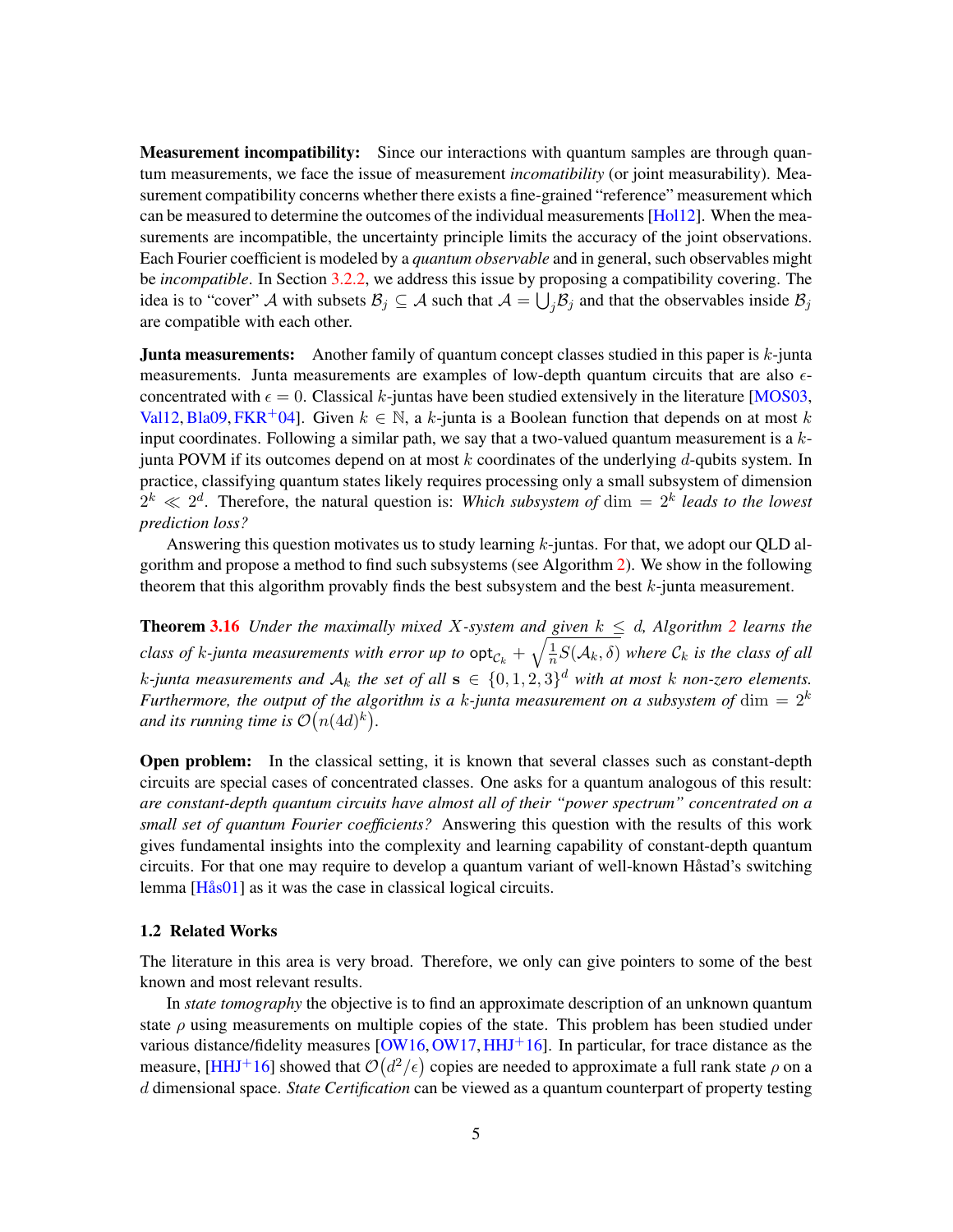in which we would like to check where  $\rho = \sigma$  or  $\epsilon$  far away from it [\[BOW19,](#page-19-8) [BCL20\]](#page-18-2). This is again done by measuring multiple identical copies of  $\rho$ . A survey on this topic is provided in [\[MdW16\]](#page-20-11). Another problem in this category is *state discrimination*, in which we want to tell whether  $\rho = \sigma_1$ or  $\sigma_2$  [\[BC09,](#page-18-3) [Gam08,](#page-19-9) [GK10\]](#page-19-10). In the asymptotic sense, another framework is *quantum hypothesis testing* which is surveyed in [\[ANSV08\]](#page-18-4). An operational view of learning quantum states is introduced by [\[Aar07\]](#page-18-5). In this work, the training samples are i.i.d. measurements. The objective is to approximate the acceptance probability  $\text{tr}\{E\rho\}$  for most measurements E. Another related work in this line is  $[CHY15]$ . Here, there is an unknown two-outcome measurement E. The training samples are  $\{\rho_i, \text{tr}\{E\rho_i\}\}_{i=1}^n$ , where  $\rho_i$ 's are i.i.d. random quantum states. At first glance, this formulation seems similar to our problem. However, as a careful reader will recognize,  $\rho_i$ 's are pre-measured states. Contrary to this model, in our work, simultaneous access to pre-measured states and the measurement's outcomes are prohibited. Another distinction is that the probabilities  $\text{tr}\{E\rho_i\}$  are unknown in this paper. Our training samples consist of post-measurement states and with labels in  $\{0, 1\}$ . Another direction is based on the well-known work of [\[BJ98\]](#page-18-6). In this model, we measure identical copies of a *superposition* state to solve a classical PAC learning problem. Other related works in this area are [\[AdW17,](#page-18-7) [ADW18,](#page-18-8) [KRS19,](#page-20-12) [BV97,](#page-19-12) [SG04\]](#page-20-13). Lastly, estimating the decomposition of an operator with respect to a set of elementary operators has been studied in  $[CvSW<sup>+</sup>20, PMS<sup>+</sup>14]$  $[CvSW<sup>+</sup>20, PMS<sup>+</sup>14]$  $[CvSW<sup>+</sup>20, PMS<sup>+</sup>14]$  $[CvSW<sup>+</sup>20, PMS<sup>+</sup>14]$ .

## 2. Preliminaries

**Notations:** For any  $d \in \mathbb{N}$ , let  $H_d$  be a the Hilbert space of d-qubits. By  $\mathcal{B}(H_d)$  denote the space of all bounded (linear) operators acting on  $H_d$ . The identity operator is denoted by  $I_d$ . An operator Π is a projection if  $\Pi^2 = \Pi$ . As usual, a quantum state, in its most general form, is denoted by a *density operator*; that is a Hermitian, unit-trace, and non-negative linear operator. A quantum measurement/observable is modeled as a POVM. A POVM  $M$  is represented by a set of operators  $\mathcal{M} := \{M_v, v \in \mathcal{V}\}\$ , where V is the (finite) set of possible outcomes. The operators  $M_v$  are nonnegative and form a resolution of identity, that is  $M_v = M_v^{\dagger} \geq 0$ ,  $\sum_v M_v = I_d$ . The measurement M is *sharp/projective* if the operators  $M_v$  are projections. For any sequence  $s \in \{0, 1, 2, 3\}^d$ , define supp(s)  $\triangleq$  { $\ell \in [d] : s_{\ell} \neq 0$  }.

#### 2.1 Quantum Learning Model

Before presenting the main results, let us carefully define our quantum learning model. We follow the model presented in [\[HPS21\]](#page-19-1) and focus on binary classification of quantum states on  $H_d$  for some  $d \in \mathbb{N}$ . Therefore,  $\{0, 1\}$  is the set of possible classical labels. Further,  $\rho_0$  and  $\rho_1$  denote the overall state of the system when the label is 0 and 1, respectively. Let  $p_0 = 1 - p_1 \in (0, 1)$  be the probability distribution on  $\{0, 1\}$ . The states  $\rho_0, \rho_1$  and the probabilities  $p_0, p_1$  are unknown. Available are only *n* training samples  $(\rho_{y_i}, y_i)$ ,  $i = 1, 2, ..., n$ , generated i.i.d. according to  $(p_0, p_1)$ .

We seek a procedure that given the training samples, construct a predictor for the task of classification. Therefore, a predictor is a *quantum measurement* which acts on the feature state  $H_d$ and outputs  $\hat{y} \in \{0, 1\}$  as the predicted label. To test a predictor  $\mathcal{M} := \{M_0, M_1\}$ , a new sample is drawn randomly according to  $(p_0, p_1)$ . Suppose that the test sample is  $(\rho_{y_{test}}, y_{test})$ . Then without revealing  $y_{test}$ , we measure  $\rho_{y_{test}}$  with M. The outcome of this predictor is  $\hat{y}$  with probability  $\text{tr}\{M_{\hat{y}}\rho_{y_{test}}\}, \hat{y} \in \{0, 1\}.$  Hence, the joint distribution of  $(Y, \hat{Y})$  is given by  $\mathbb{P}\{Y = y, \hat{y}\}$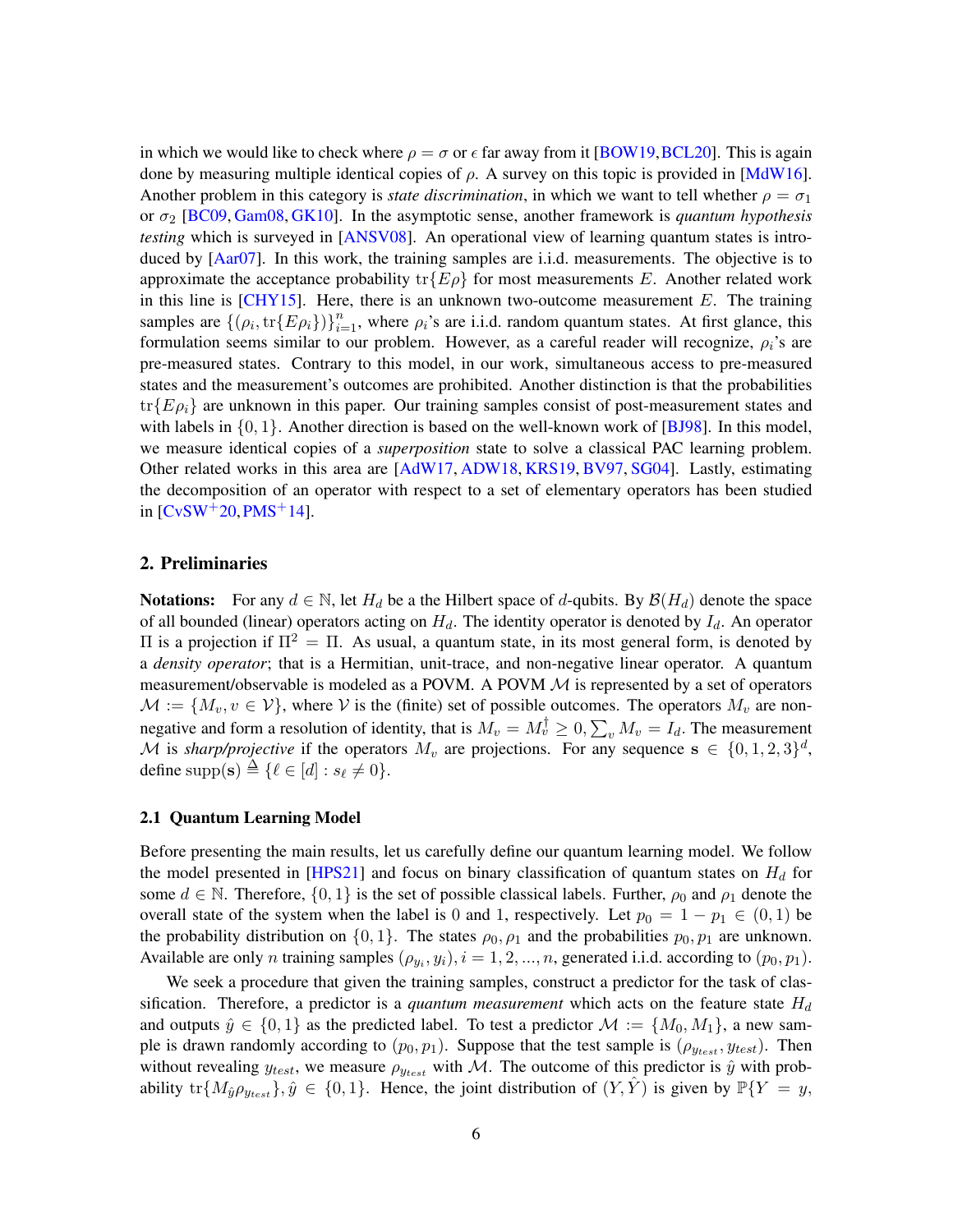$\hat{Y} = \hat{y}$ } =  $p_y$  tr $\{M_{\hat{y}}\rho_y\}$ . We use the 0 – 1 loss to measure the accuracy of the predictors. Hence, the generalization loss of a predictor  $\mathcal M$  is  $L_{0-1}(\mathcal M) = \mathbb P\{Y \neq \hat Y\}$ . We also consider a *concept class* that is a collection  $C$  of quantum measurements from which the predictor is to be selected. With this setup, a quantum learning algorithm is a process that with the training samples as the input, selects a predictor from the given concept class.

For the task of binary classification which is the focus of this work, the predictors are two-valued POVMs denoted by  $\mathcal{M} := \{M_0, M_1\}$  with outcome in  $\{0, 1\}$ . For each measurement  $\mathcal{M}$ , we define  $G_M := M_1 - M_0$  as its operator representation. With  $G_M$  one can construct M. This is because  $M_0 = \frac{1}{2}$  $\frac{1}{2}(I - G_M)$  and  $M_1 = \frac{1}{2}$  $\frac{1}{2}(I + G_M)$ . Hence, there is a one-to-one correspondence between any valid  $G_M$  and two-valued measurement  $M$ .

#### <span id="page-6-0"></span>2.2 Review of the Quantum Fourier Expansion on Qubits

Before presenting our main results in Section [3,](#page-7-2) we give a more detailed overview of the quantum Fourier expansion on qubits.

The standard Fourier expansion on the Boolean cube states that any real-valued and bounded function on  $\{-1,1\}^d$  can be written as  $f(\mathbf{x}) = \sum_{S \subseteq [d]} f_S \psi_S(\mathbf{x})$ , where  $\psi_S(\mathbf{x}) = \prod_{j \in S} x_j$  and  $f_{\mathcal{S}} = \mathbb{E}_{\sim Unif}[f(\mathbf{X})\psi_{\mathcal{S}}(\mathbf{X})].$  The quantum analogous of the Boolean Fourier expansion is based on *Pauli* operators together with the identity. These operators are denoted as  $\{\sigma^0, \sigma^1, \sigma^2, \sigma^3\}$ , and characterized in the standard basis as

$$
\sigma^0 = \begin{pmatrix} 1 & 0 \\ 0 & 1 \end{pmatrix} \qquad \sigma^1 = \begin{pmatrix} 0 & 1 \\ 1 & 0 \end{pmatrix} \qquad \sigma^2 = \begin{pmatrix} 0 & -i \\ i & 0 \end{pmatrix} \qquad \sigma^3 = \begin{pmatrix} 1 & 0 \\ 0 & -1 \end{pmatrix}.
$$

It is known that any Hermitian operator on  $H_1$  can be uniquely written as a linear combination of the Pauli operators with real coefficients [\[Hol12\]](#page-19-5). Therefore, based on Pauli operators, one can develop a Fourier expansion for bounded operators on  $H_d$ , the Hilbert space of d qubits. In what follows, we give an overview of this expansion as presented in [\[MO10\]](#page-20-8).

We first present a *noncommutative* analog of correlation between random variables, which is an important concept in ordinary probability theory. Let  $\rho$  be a fixed density operator acting on the Hilbert space  $H_d$ . Consider the following inner product between any bounded operators  $A, B$ :

<span id="page-6-1"></span>
$$
\langle A, B \rangle_{\rho} \stackrel{\Delta}{=} \text{tr}\{A^{\dagger}B\rho\}.
$$
 (2)

It is easy to see that  $\langle A, B \rangle_\rho$  is a valid *complex inner product*. Further, when  $\rho$  is maximally mixed (i.e.,  $\rho = \frac{1}{2a}$  $\frac{1}{2^d}I_d$ ), then this inner product is equivalent to the normalized Hilbert-Schmidt inner product [\[Wil13\]](#page-21-1).

Going back to quantum Fourier development, it is not difficult to check that for  $d = 1$ , the Pauli operators are orthonormal. For  $d > 1$ , we create an orthonormal basis by *tensoring* the Pauli operators. For that define,

<span id="page-6-2"></span>
$$
\sigma^{\mathbf{s}} \equiv \sigma^{s_1} \otimes \sigma^{s_2} \otimes \cdots \otimes \sigma^{s_d}, \qquad \forall \mathbf{s} \in \{0, 1, 2, 3\}^d. \tag{3}
$$

When  $\rho$  is maximally mixed, by construction, these operators are orthonormal, that is for any s,  $\mathbf{t} \in \{0, 1, 2, 3\}^d$ ,  $\mathbf{s} \neq \mathbf{t}$  the following equalities hold:  $\langle \sigma^{\mathbf{s}}, \sigma^{\mathbf{t}} \rangle_{\rho} = \prod_{j=1}^d \text{tr} \{ \sigma^{s_j} \sigma^{t_j} \} = 0$ , and  $\langle \sigma^s, \sigma^s \rangle_\rho = 1$ . Further, the set of all  $\sigma^s$  for  $s \in \{0, 1, 2, 3\}^d$  forms an orthonormal basis for bounded operators on  $H_d$ . More formally, we obtain the Fourier expansion below.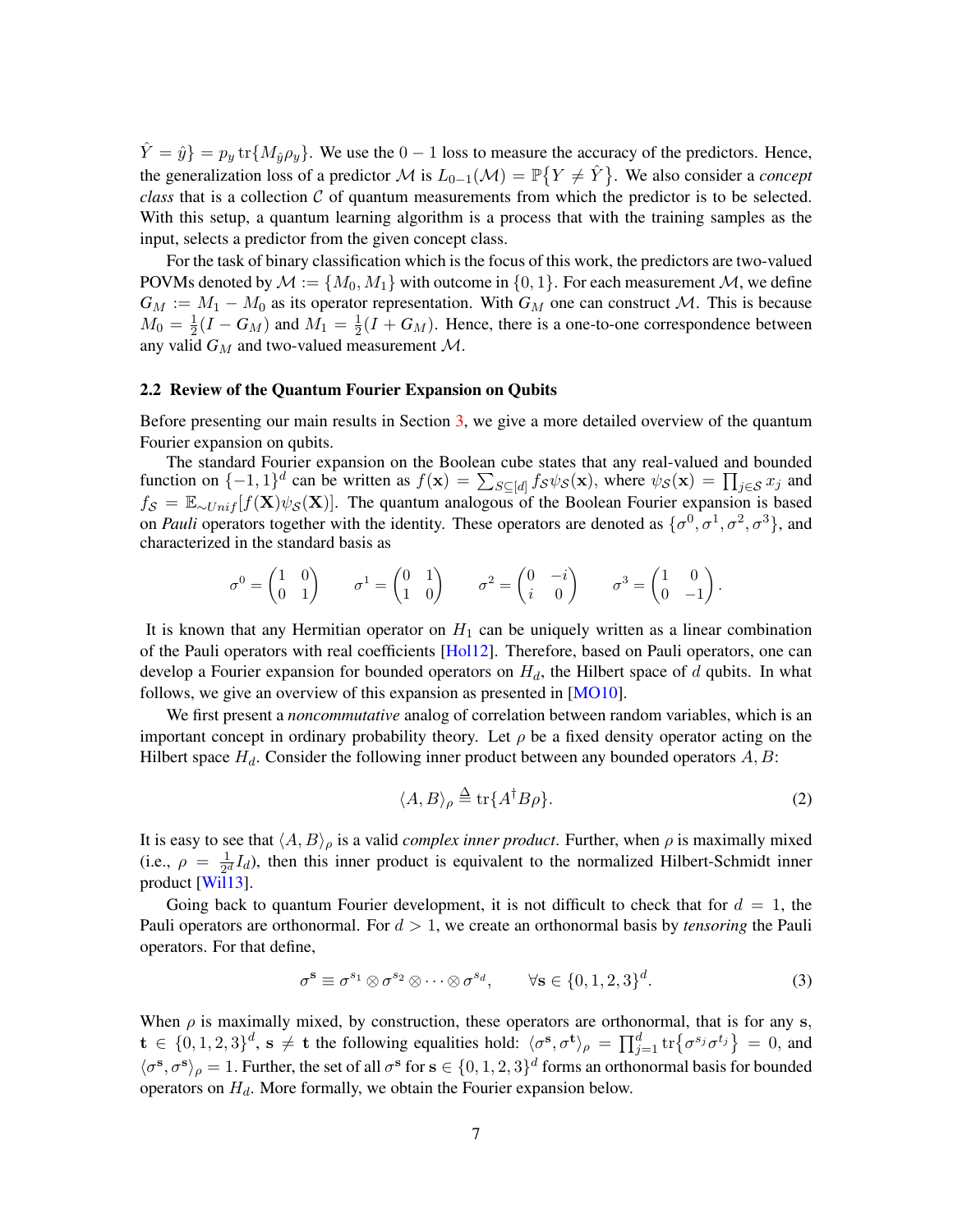Proposition 2.1 (Quantum Fourier on qubits) *Any bounded operator* A *on the Hilbert space of* d  $q$ ubits can be uniquely written as  $A=\sum_{\mathbf{s}\in\{0,1,2,3\}^d}a_{\mathbf{s}}$   $\sigma^{\mathbf{s}},$  where  $a_{\mathbf{s}}\in\mathbb{C}$  are the Fourier coefficients *of* A and are given as  $a_s = \frac{1}{2^d}$  $\frac{1}{2^d}$  tr  $\{A\sigma^{\mathbf{s}}\}.$ 

For completeness, the proof is given in Appendix  $\overline{B}$ . We end this section by formally describing the concept classes in our paper.

<span id="page-7-1"></span>**Definition 2.2 (Concentrated measurement classes)** *Given*  $\epsilon \in [0, 1]$  *and a degree set*  $A \subseteq \{0, 1, 1\}$  $(2,3)^d$ , a concept class C is said to be  $\epsilon$ -concentrated around A, if for each measurement  $\mathcal{M} \in \mathcal{C}$ with  $G_M=M_1-M_0$  as its operator representation, the following inequality holds  $\sum_{s\notin\mathcal{A}} g_s^2\leq \epsilon^2,$ *where*  $g_s$  *are the Fourier coefficients of*  $G_M$ *.* 

## <span id="page-7-2"></span>3. Main Results

With the ingredients given in the previous section, we present our main results. First, in Section [3.1,](#page-7-3) we make a connection between the  $0 - 1$  loss and the quantum Fourier expansion. Then, in Section [3.2,](#page-8-1) we study learning with respect to concentrated measurement classes. Lastly, in Section [3.3](#page-13-1) we focus on a particular class of such measurements called k-junta POVMs.

#### <span id="page-7-3"></span>3.1 Mislabeling probability and the quantum Fourier expansion

The first result of the paper is the fundamental connection between the Fourier expansion in Section [2.2](#page-6-0) and the  $0 - 1$  loss in the QPAC learning framework. We present the following theorem which is proved in Section [4.1.](#page-14-1)

<span id="page-7-0"></span>**Theorem 3.1** *There is a quantum operator*  $F_Y$  *with eigenvalues in*  $\{-1,1\}$  *such that the*  $0-1$ loss of any measurement  $\mathcal{M} := \{M_0, M_1\}$  equals to  $L_{0-1}(\mathcal{M}) = \frac{1}{2} - \frac{1}{2}$  $\frac{1}{2}\langle G_M, F_Y \rangle_{\rho_{XY}},$  where  $\rho_{XY} := p_0\hat{\rho}_0\otimes|0\rangle\langle0| + p_1\hat{\rho}_1\otimes|1\rangle\langle1|$  *is the average feature-label state and*  $\mathbf{G}_M = M_1 - M_0$  *is the operator representation of M. Additionally,*  $F_Y$  *commutes with all such*  $G_M$ 's.

We note that  $F_Y$  is viewed as the operator representation of the labeling. With this perspective, we bridge to powerful tools developed for Hilbert-Schmidt operators, namely the triangle inequality, and Cauchy-Schwarz inequality. We also note that, Theorem [3.1](#page-7-0) resembles a similar relation in the classical settings. That is, given any two function  $f, g : \mathcal{X} \mapsto \{-1, 1\}$ ,  $\mathbb{P} \{f(X) \neq g(X)\}$  =  $\frac{1}{2} - \frac{1}{2}$  $\frac{1}{2} \mathbb{E}[f(X)g(X)]$ , where the expectation can be viewed as an inner-product between f and g.

From Theorem [3.1](#page-7-0) and the quantum Fourier expansion, we immediately obtain the following corollary expressing the mislabeling probability in the Fourier domain.

<span id="page-7-4"></span>**Corollary 3.2** *Under maximally mixed X-system, the*  $0 - 1$  *loss of* of any predictor M decom*poses as*  $L_{0-1}(\mathcal{M}) = \frac{1}{2} - \frac{1}{2}$  $\frac{1}{2}\sum_{s} g_{s} f_{s}$ , where  $g_{s}$ 's are the Fourier coefficients of  $G_M$  and  $f_{s} =$  $\text{tr}\{\text{F}_Y\sigma^{\mathbf{s}}\rho_{XY}\}$  are Fourier coefficients of  $\text{F}_Y$ .

We use Theorem [3.1](#page-7-0) and this corollary as the building block of our learning algorithms.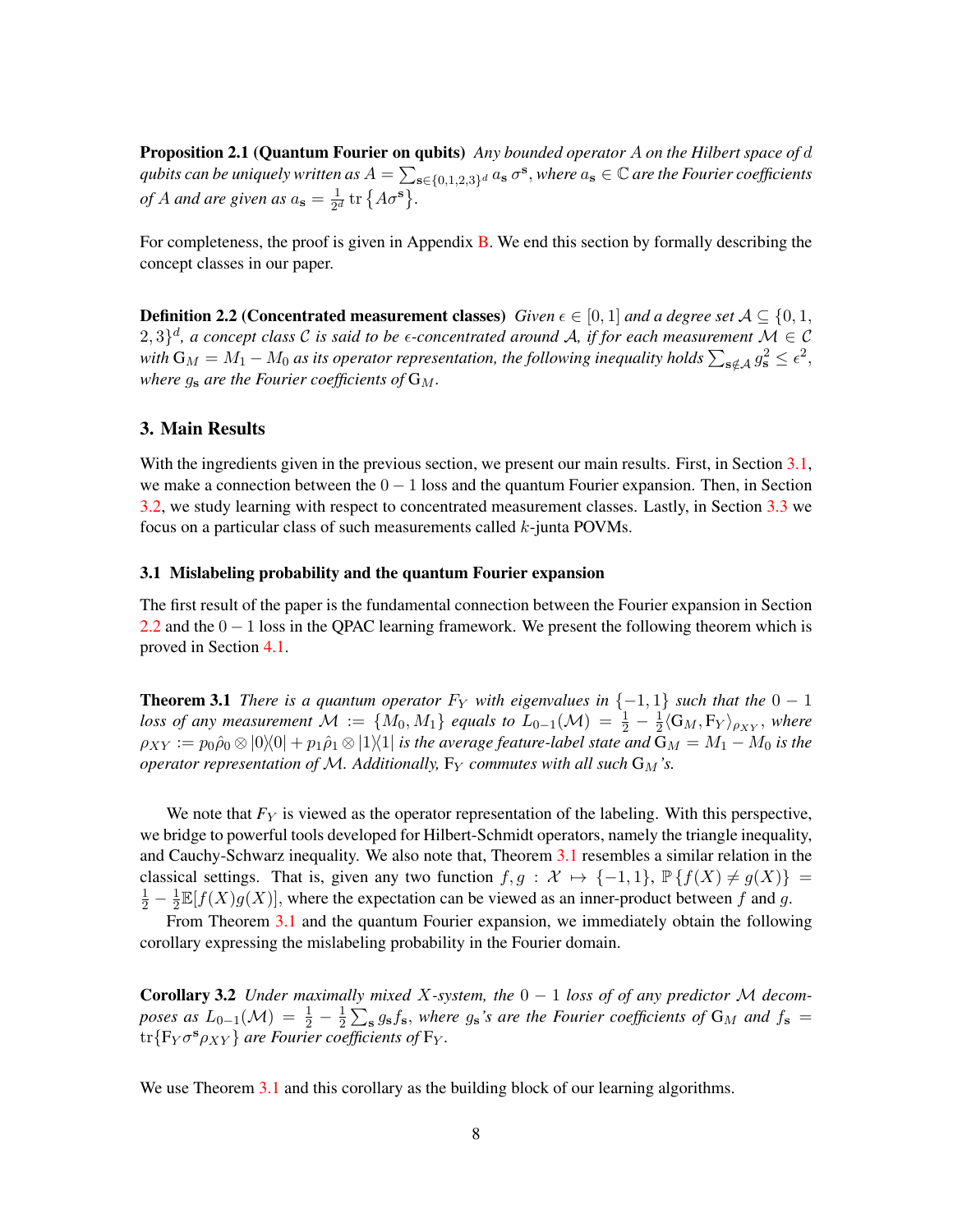#### <span id="page-8-1"></span>3.2 Quantum Fourier Learning Algorithm

We leverage the previous section and study learning with respect to concentrated measurement classes as in Definition [2.2.](#page-7-1) Let  $C$  be the concept class that is also  $\epsilon$ -concentrated around a degree set A. From Corollary [3.2,](#page-7-4) since most of the spectral power of the measurements in  $\mathcal C$  is concentrated around A, then the  $0 - 1$  loss depends mostly on  $f_s, g_s, s \in A$ . Further, the loss is minimizes when  $g_s = f_s$ ,  $s \in A$ . Hence, the main idea for our learning algorithm is to estimate  $f_s$ ,  $s \in A$ .

In the classical setting, estimating the Fourier coefficients is easily done by empirical averaging. But in quantum, estimating all such Fourier coefficients from the same set of training samples might not be feasible. The reason is that the observables corresponding to estimating each  $f_s$  may not be *compatible* and, thus, the uncertainty principle limits the accuracy of the estimations. To address this issue, we propose "compatibility covering". As a result, we derive bounds on the sample complexity that depend not only on the size but also on the "compatibility structure" of the class. That said, to present our results, we first provide the following definition from [\[Hol12\]](#page-19-5).

<span id="page-8-2"></span>**Definition 3.3** *A set of observables*  $M_j = \{\Lambda_u^j : u \in \mathcal{U}\}, j = 1, 2, ..., k$  are called compatible if *there exist a fine-grained measurement*  $M_{ref} = \{A_w : w \in \mathcal{W}\}$  and a function  $e : \mathcal{W} \mapsto \mathcal{U}^k$  such *that*  $\Lambda_u^j = \sum_{w \in \mathcal{W}: e(w)_j = u} A_w$  *for all*  $u \in \mathcal{U}$  *and all*  $j \in [k]$ *.* 

When a group of operators are not compatible, we need a compatibility covering tackling the uncertainty principle. Since we consider the compatibility for estimating  $f_s$ ,  $s \in A$ , we need to present the compatibility covering as follows. The use of this covering is described in detail in Section [3.2.3.](#page-11-0)

<span id="page-8-3"></span>**Definition 3.4** Any subset  $\mathcal{B} \subseteq \{0,1,2,3\}^d$  is said to be compatible if all  $\sigma^s$ ,  $s \in \mathcal{B}$  mutually *commute, i.e.,*  $\sigma^s \sigma^t - \sigma^t \sigma^s = 0$ ,  $\forall$ t,  $s \in \mathcal{B}$ . Furthermore, a compatibility covering of a degree set  $A\subseteq \{0,1,2,3\}^d$  is a collection of distinct compatible subsets  $\mathcal{B}_1,\mathcal{B}_2,\cdots,\mathcal{B}_m\subseteq A$  for some  $m \in \mathbb{N}$  such that  $\mathcal{A} = \bigcup_{j=1}^m \mathcal{B}_j$ .

Note that there always exists a covering, as the single-element subsets of  $A$  form a trivial one. With the above definition, we present our second main result.

<span id="page-8-0"></span>**Theorem 3.5** Let C be a concept class that is  $\epsilon$ -concentrated around a degree set A, where  $\epsilon \in [0, 1]$ 1]*. Then, there exists a quantum learning algorithm that learns* C *under the maximally mixed* X*system and with error up to*

$$
2\mathrm{opt}_{\mathcal{C}} + 2\epsilon + \mathcal{O}\bigg(\min_{\mathcal{B}_j \text{ covering of } \mathcal{A}} \sum_{j=1}^m \sqrt{\frac{|\mathcal{B}_j|}{n} \log \frac{|\mathcal{B}_j|}{\delta}}\bigg).
$$
 (4)

This result suggests that the quantum sample complexity depends on the compatibility structure of the class — a profound property unique to the quantum settings. In fact, under the realizability assumption (i.e.,  $opt_{\mathcal{C}} = 0$ ), if A is fully compatible, then the sample complexity of C is less than  $\mathcal{O}\left(\frac{|\mathcal{A}|}{\epsilon^2}\log\frac{|\mathcal{A}|}{\delta}\right)$ . If  $\mathcal{A}$  is fully incompatible, then the sample complexity is less than  $\mathcal{O}\left(\frac{|\mathcal{A}|^2}{\epsilon^2}\log\frac{1}{\delta}\right)$ .

Road map for developing QLD algorithm: We propose our QLD algorithm to learn with respect to the concentrated measurement classes. As presented in Algorithm [1,](#page-9-0) our method consists of two main procedures: 1) estimating the quantum Fourier coefficients, and 2) constructing the predictor from the estimated Fourier coefficients. The first process is described in step-by-step starting from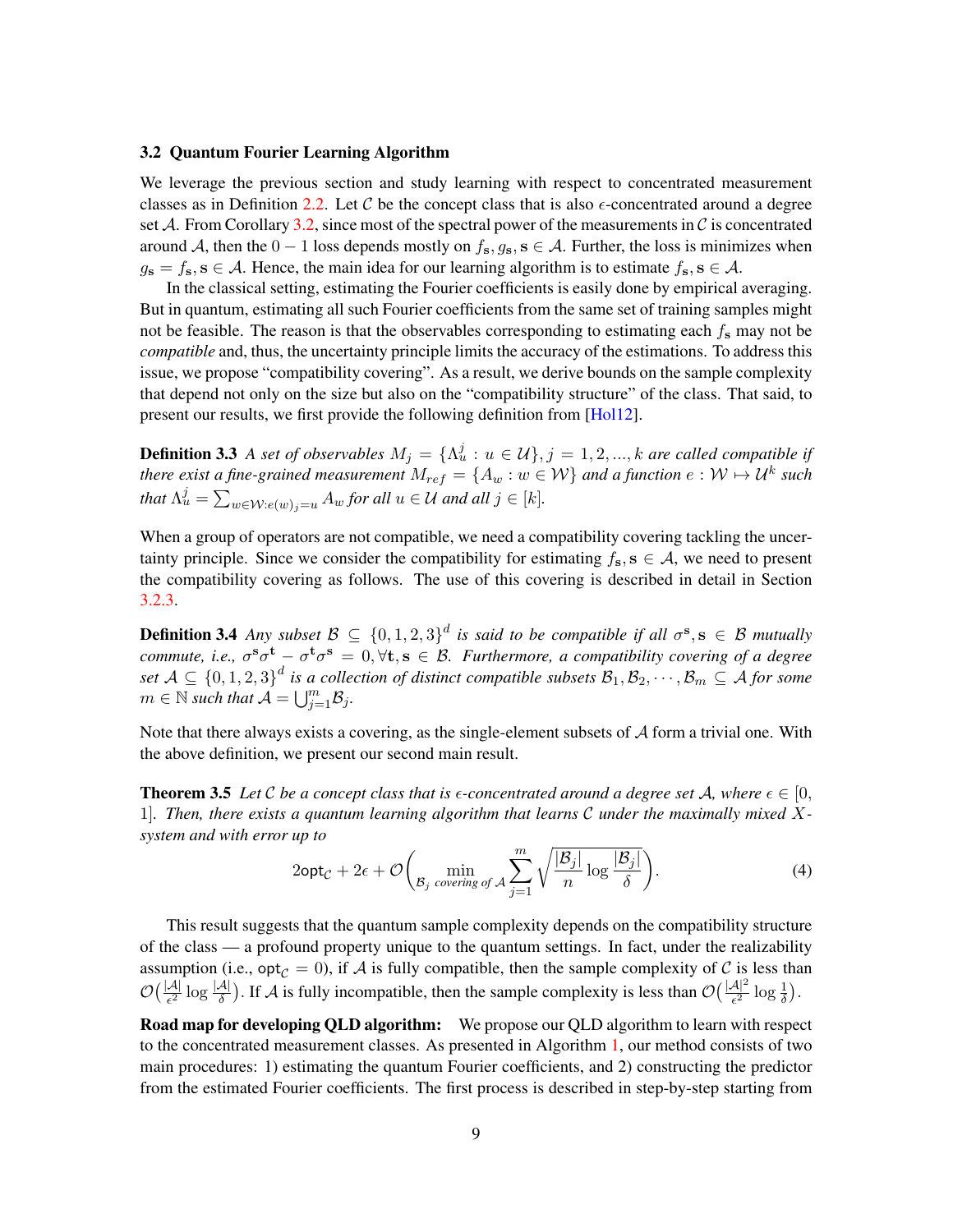one Fourier coefficient (Section [3.2.1\)](#page-9-1) to a compatible set of Fourier coefficients (Section [3.2.2\)](#page-10-0) and lastly with compatible covering (Section [3.2.3\)](#page-11-0). The second process is presented in lines 2 to 5 of Algorithm [1.](#page-9-0)

<span id="page-9-0"></span>

| Algorithm 1: QLD Algorithm                                                                                                                                                                                                                  |
|---------------------------------------------------------------------------------------------------------------------------------------------------------------------------------------------------------------------------------------------|
| <b>Input:</b> Degree set A with its compatibility covering $B_i, j \in [m]$ , and n training samples.                                                                                                                                       |
| <b>Output:</b> Predictor M                                                                                                                                                                                                                  |
| 1 Run Fourier Estimation $(\mathcal{B}_j, j \in [m])$ , as in Procedure 1, to get $\hat{f}_s$ , $s \in \mathcal{A}$ .                                                                                                                       |
| 2 Function Predictor $(\hat{f}_s, s \in \mathcal{A})$ :                                                                                                                                                                                     |
| 3 Create the quantum operator $G_M = \text{sign}[\hat{F}]$ , where $\hat{F} \triangleq \sum_{s \in A} \hat{f}_s \sigma^s$ .<br>4 Construct the projection operators $\Pi_0 = \frac{1}{2}(I_d + G_M)$ and $\Pi_1 = \frac{1}{2}(I_d - G_M)$ . |
|                                                                                                                                                                                                                                             |
| 5 return POVM $\mathcal{M} := {\Pi_0, \Pi_1}$ as the predictor.                                                                                                                                                                             |

Next, we bound the mislabeling probability of the algorithm's predictor using the square loss for the estimation of  $f_s$ 's. For that, we establish the following result with the proof in Section [4.2.](#page-15-0)

**Theorem 3.6** *For*  $\epsilon \in (0,1)$ *, let* C *be any concept class that is*  $\epsilon$ *-concentrate around a degree set*  $A \subseteq \{0, 1, 2, 3\}^d$ . Suppose that  $\sum_{s \in A} (\hat{f}_s - f_s)^2 \leq \beta^2$ , where  $f_s$ 's are the Fourier coefficients *of*  $F_Y$  and  $\beta \in [0,1]$ . Let M be the output of QLD algorithm. Then, under the maximally mixed *X*-system, the mislabeling error of M is at most  $2$ opt<sub> $C$ </sub> +  $2\epsilon$  +  $5\beta$ .

With this result, it remains to estimate  $f_s$ ,  $s \in A$  and analyze the square loss  $(\beta^2)$  which is discussed in the next section.

#### <span id="page-9-1"></span>3.2.1 ESTIMATING ONE FOURIER COEFFICIENT

For the moment, suppose the objective is to estimate only one Fourier coefficient  $f_s$  for some  $s \in$  $\{0, 1, 2, 3\}$ <sup>d</sup>. For that we construct a POVM as in the following.

**Definition 3.7** For any  $\mathbf{s} \in \{0, 1, 2, 3\}^d$ , the quantum observable for estimating the Fourier coeffi*cient*  $f_s$  *is defined as the POVM*  $M_s := \{\Lambda_1^s, \Lambda_{-1}^s\}$  *with outcomes*  $\{-1, 1\}$  *and operators* 

<span id="page-9-3"></span><span id="page-9-2"></span>
$$
\Lambda_1^s \triangleq \frac{1}{2}(I_d + \sigma^s \mathbf{F}_Y), \qquad \Lambda_{-1}^s \triangleq \frac{1}{2}(I_d - \sigma^s \mathbf{F}_Y), \tag{5}
$$

where  $\sigma^s$  is the Pauli operator corresponding to **s** as in [\(3\)](#page-6-1).

We measure each sample  $\rho_{y_i} \otimes |y_i\rangle\langle y_i|, i \in [n]$  using  $M_s$ . Let  $Z_i \in \{-1, 1\}$  be the output of the measurement on the *i*th sample. Note that even when the samples are fixed,  $Z_i$ 's are still random variables. These random variables are connected to  $f_s$  via the following lemma which is proved in Appendix [D.](#page-23-0)

<span id="page-9-4"></span>**Lemma 3.8** For any  $s \in \{0, 1, 2, 3\}^d$  and  $i \in [n]$ , the outcome of  $M_s$  on the ith sample is a random *variable*  $Z_i$  *with*  $\mathbb{E}[Z_i] = f_s$ *, where*  $f_s$  *is the Fourier coefficient of*  $F_Y$  *and the expectation is taken with respect to the overall randomness induced by the measurement and the sample's distribution.*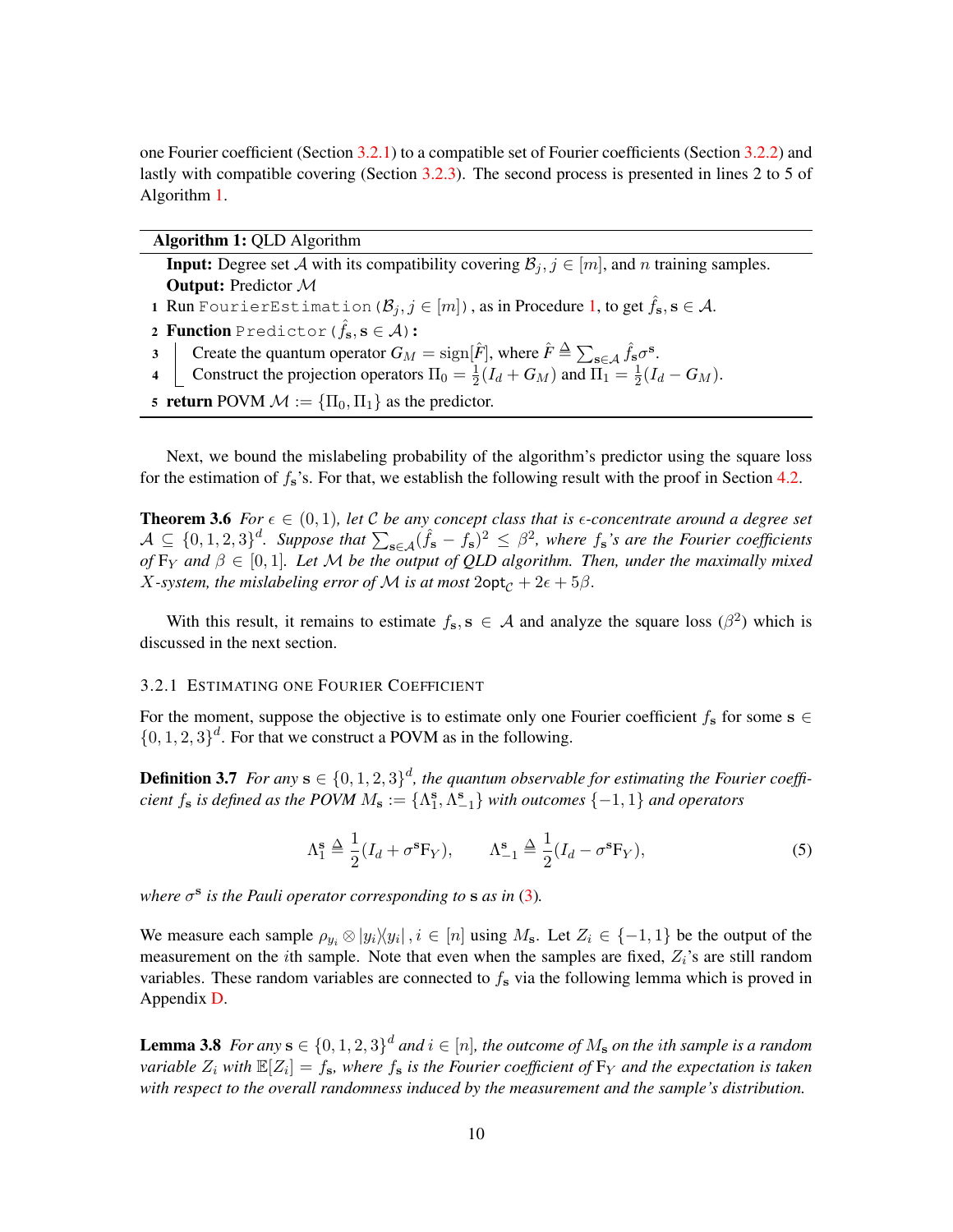Note that since the samples are i.i.d., then so are  $Z_i$ 's. Hence, to estimate  $f_s$ , we need to approximate the expected value of these random variables. This is done by computing the empirical mean  $f_s =$ 1  $\frac{1}{n}\sum_i z_i$  and the empirical sum converges to the expectation which is  $f_s$ . To show this we have the following result which is a quantum analogous of Chernoff-Hoeffding's inequality.

<span id="page-10-2"></span>**Lemma 3.9** Let  $\rho_1, \rho_2, ..., \rho_n$  be i.i.d. random density operators on a finite dimensional Hilbert *space* H. Let  $\bar{\rho} = \mathbb{E}[\rho_i]$  be the corresponding average density operator.<sup>[1](#page-10-1)</sup> Let M be a (discrete) *observable on* H with outcomes belonging to [a, b], where  $a, b \in \mathbb{R}$ . If  $Z_i$  is the outcome for *measuring*  $\rho_i$ , then for any  $t \geq 0$ 

$$
\mathbb{P}\bigg\{\Big|\frac{1}{n}\sum_{i=1}^n Z_i - \langle\mathcal{M}\rangle_{\bar{\rho}}\Big| \ge t\bigg\} \le 2\exp\bigg\{-\frac{nt^2}{2(b-a)^2}\bigg\},\
$$

*where*  $\langle M \rangle_{\bar{\rho}}$  *is the expectation value of* M *in the average state*  $\bar{\rho}$ *.* 

The proof is omitted as it is a direct consequence of Theorem A.19 in [\[AW02\]](#page-18-9). From Lemma [3.9,](#page-10-2) with  $a = -1, b = 1$ , we obtain that  $\mathbb{P}\left\{ |\hat{f}_s - f_s| \ge t \right\} \le 2 \exp\left\{-\frac{1}{8}, t \le 1 \right\}$  $\frac{1}{8}nt^2$ . Hence, given  $\delta \in [0,1]$ , with probability  $(1 - \delta)$  the following inequality holds  $|\hat{f}_s - f_s| \leq \sqrt{\frac{8}{n}}$  $\frac{8}{n}\log(2/\delta).$ 

Naive extension to multiple coefficients: A naive method to estimate all Fourier coefficients  $f_s$ ,  $s \in A$  is to repeat the above process on fresh batches of samples. For that, the samples are partitioned into |A| batches of equal size, one batch for each  $s \in A$ . For this strategy, with n samples,

it is not difficult to see that, the estimation error is bounded as  $\sup_{s \in A} |\hat{f}_s - f_s| \leq \sqrt{\frac{8|\mathcal{A}|}{n}}$  $\frac{|\mathcal{A}|}{n} \log \frac{2}{\delta}.$ 

#### <span id="page-10-0"></span>3.2.2 ESTIMATING *Compatible* FOURIER COEFFICIENTS

To minimize the number of samples required for each estimation, we would like to measure as many observables as possible on one sample. This is possible when  $M_s$ ,  $s \in A$  are compatible. In that case, the idea is to first perform a fine-grained measurement  $M_s$  on the sample and then extract the estimations from additional post-measurement classical processes. Figure [1](#page-10-3) demonstrates this idea, where  $M_{ref}$  is the fine-grained measurement and  $e$  represents the post-processing function. To check whether  $M_s$ 's are compatible, we need the following result.

<span id="page-10-3"></span>

Figure 1: Measuring using compatible observables.

<span id="page-10-4"></span>**Proposition 3.10** Given a set  $A \subseteq \{0,1,2,3\}^d$ , the observables  $M_s$ ,  $s \in A$  are compatible if and *only if the operators*  $\sigma^s$ ,  $s \in A$  *mutually commute, or equivalently*  $\sigma^s \sigma^t = \sigma^t \sigma^s$  for all  $s, t \in A$ .

<span id="page-10-1"></span><sup>1.</sup> Equivalently,  $\rho_i$ 's are *operator-valued* random variables with values in  $\mathcal{D}(H)$ , the *algebra* of linear operators on H, that are self-adjoint, non-negative, and unite-trace.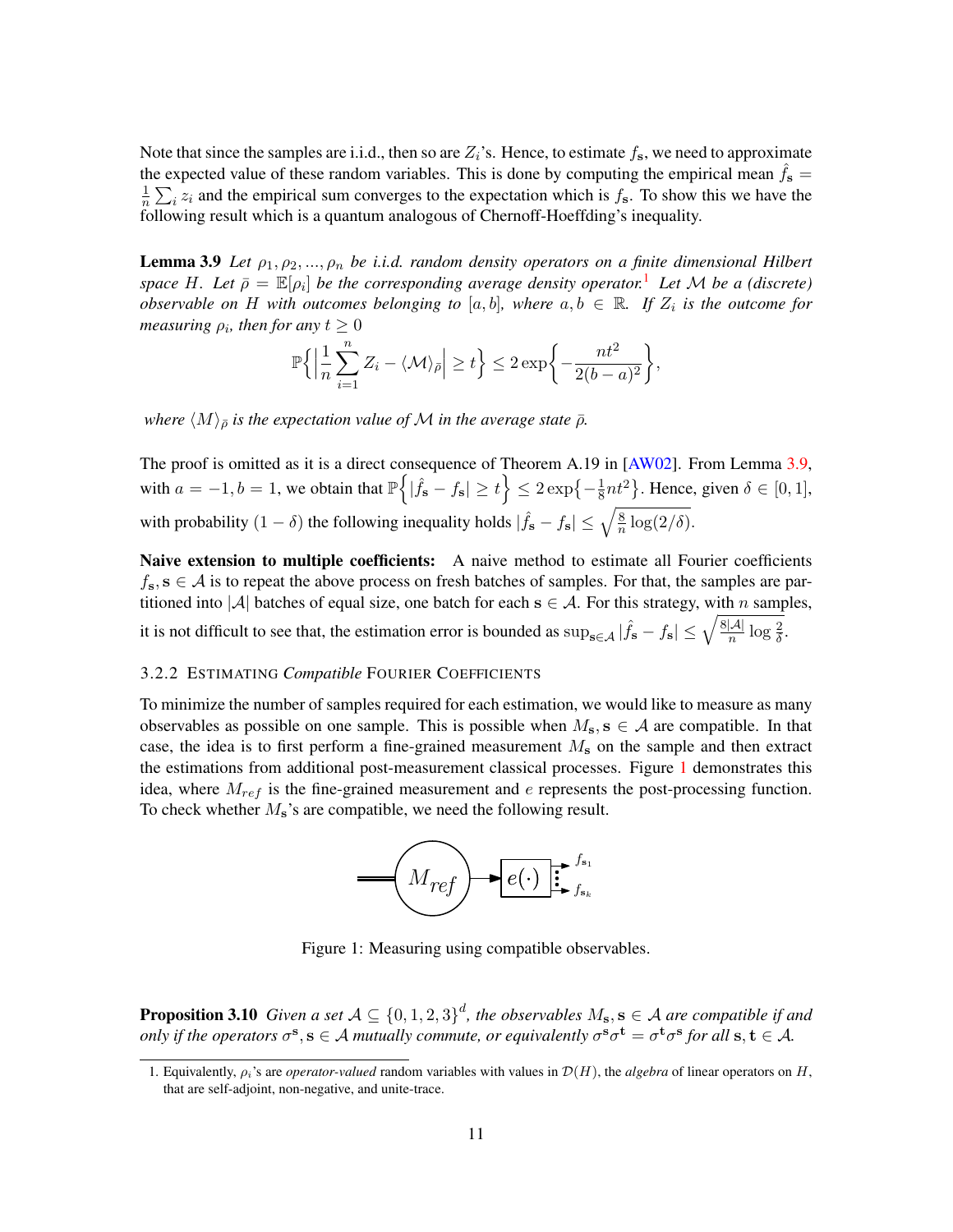**Proof** Since  $M_s$ 's are sharp, then from Theorem 2.13 of [\[Hol12\]](#page-19-5) they are compatible if and only if their operators commute, that is  $\Lambda_z^s$  in [\(5\)](#page-9-2) must commute for all  $s \in A$  and  $z \in \{-1, 1\}$ . Since,  $\Lambda_{-1}^s = I - \Lambda_1^s$ , then the commutativity condition is equivalent to say that  $\Lambda_1^s \Lambda_1^t = \Lambda_1^t \Lambda_1^s$  for for all s,  $t \in A$ . Note that  $\sigma^s$  and  $F_Y$  in [\(5\)](#page-9-2) commute. Therefore,  $\Lambda_1^s$  and  $\Lambda_1^t$  commute if and only if  $\sigma^s$ and  $\sigma^t$  commute. With that, the proof is complete.

Now we are ready to explain the estimation process for a compatible degree set  $\mathcal{A}$ . Suppose  $M_s$ ,  $s \in A$  are all compatible. From Definition [3.3,](#page-8-2) we can obtain these observables via a fine-grained measurement  $M_{ref}$  and a function  $e$ . In what follows, we construct such elements.

Without loss of generality, let  $A = \{s_1, s_2, \dots, s_m\}$  for some  $m \in \mathbb{N}$ . Then, we construct  $M_{ref} = {\{\Gamma_{\mathbf{w}} : \mathbf{w} \in \{-1,1\}^m\}}$  with the operators

<span id="page-11-3"></span>
$$
\Gamma_{\mathbf{w}} = \prod_{\ell=1}^{m} \Lambda_{w_{\ell}}^{\mathbf{s}_{\ell}}, \qquad \text{for all } \mathbf{w} \in \{-1, 1\}^{m}, \tag{6}
$$

where  $\Lambda_{w_\ell}^{s_\ell}$  are the operators given in [\(5\)](#page-9-2). By construction,  $M_{ref}$  is a valid sharp POVM. With that, the function e is simply the identity function on  $\{-1,1\}^m$ , that is  $e(\mathbf{w}) = \mathbf{w}, \forall \mathbf{w} \in \{-1,1\}^m$ . Therefore, the estimation process is as follows: We perform  $M_{ref}$  on each sample. Let  $\mathbf{W}_i, i \in [n]$ be the outcome of this measurement on the *i*th sample. Then, to estimate  $f_{s_\ell}$ , we compute the empirical mean

<span id="page-11-2"></span><span id="page-11-1"></span>
$$
\hat{f}_{\mathbf{s}_{\ell}} = \frac{1}{n} \sum_{i=1}^{n} W_{i,\ell}, \qquad \text{for all } \ell \in [m], \tag{7}
$$

where  $W_{i,\ell}$  is the  $\ell$ th component of  $\mathbf{W}_i$ . We derive the following bound on the estimation error.

**Lemma 3.11** Let  $A \subseteq \{0,1,2,3\}^d$  be a set such that  $M_s$ ,  $s \in A$  are compatible. Let  $\hat{f}_s$ ,  $s \in A$ *be the empirical estimates of*  $f_s$  *as in* [\(7\)](#page-11-1) *and using n quantum samples. Then, for*  $\delta \in [0,1]$ *, with probability at least*  $(1 - \delta)$ , *the following inequality holds*  $\sup_{s \in A} |\hat{f}_s - f_s| \leq \sqrt{\frac{8}{n}}$  $\frac{8}{n} \log \frac{2|\mathcal{A}|}{\delta}$ .

Compared to the naive strategy, we get exponential improvements when  $A$  is compatible. In this case, with Lemma [3.11,](#page-11-2) the square loss of the Fourier estimations is less than  $\beta^2 = \frac{8|\mathcal{A}|}{n}$  $\frac{|\mathcal{A}|}{n} \log \frac{2|\mathcal{A}|}{\delta}$  as needed in Theorem [3.6.](#page-9-3) Now, if  $A$  is not compatible, we need compatible covering that is explained in the next section.

#### <span id="page-11-0"></span>3.2.3 COMPATIBLE COVERING

We proceed with extending the Fourier estimation process to general degree sets, consisting of incompatible measurements. The idea is to cover the degree set  $A$  with compatible subsets as presented in Definition [3.4.](#page-8-3) Moreover, we randomly partition the training samples into multiple batches one for each covering subset  $\mathcal{B}_j, j \in [m]$ . We use samples from the jth batch to estimate  $f_s$ ,  $s \in B_i$ . Let  $n_i$  be the size of the jth batch. Among multiple coverings and choices of  $n_i$ 's, we chose those that minimize the square loss. In what follows, we first explain a way to find all coverings and derive bounds on the square loss.

Finding compatible covers of  $A$  is a process solely depending on the structure of  $A$ . Hence, it can be done once as a pre-processing step, independently of the samples. For that, we use an exhaustive search to find all possible compatible coverings of  $A$ . The exhaustive search involves checking the compatibility of the observables  $M_s$ ,  $s \in A$ . From Proposition [3.10,](#page-10-4) we just need to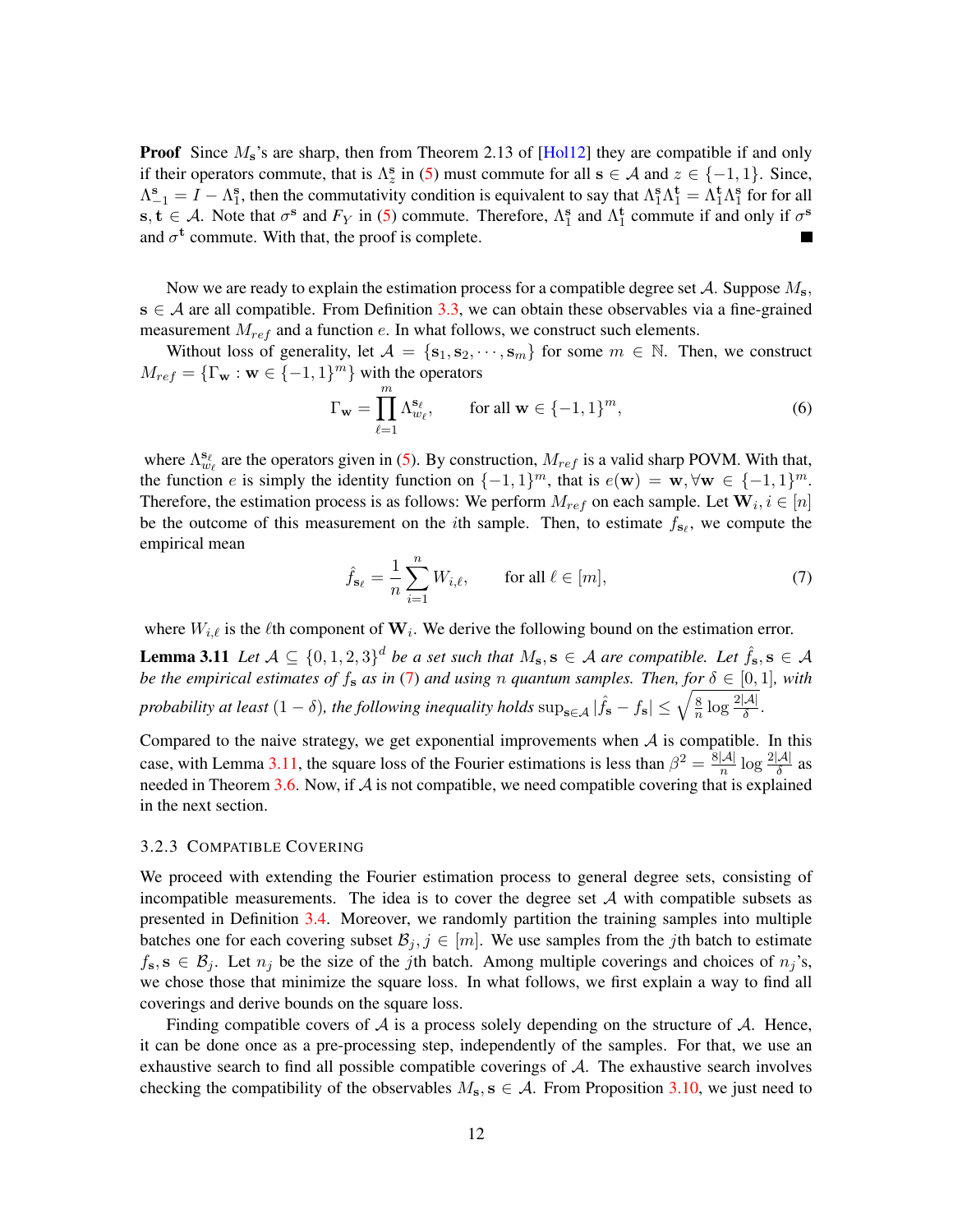check the commuting relation between  $\sigma^s$ ,  $s \in A$ . We start with an observable  $M_s$ ,  $s \in A$ , hence creating a single-element subset  $\{M_s\}$ . Next, we find a compatible  $M_t$ ,  $t \in \mathcal{A}\backslash\{s\}$  and add it to  $\{M_s\}$ . We keep adding to the subset by finding observables that are compatible with all of its members. Once no more compatible observable is found, we create another subset by repeating this process for the remaining observables in A.

Next, we proceed with analyzing the square loss for each covering and sample partitioning. Since  $f_s$ ,  $s \in \mathcal{B}_j$  are estimated using the *j*th batch of samples, then from Lemma [3.11,](#page-11-2) we obtain a bound on the absolute difference  $\sup_{s \in B_j} |\hat{f}_s - f_s|$ . With these bounds, the overall square loss is bounded as

<span id="page-12-2"></span><span id="page-12-1"></span>
$$
\sum_{\mathbf{s}\in\mathcal{A}} (\hat{f}_{\mathbf{s}} - f_{\mathbf{s}})^2 \le \sum_{j=1}^m \frac{8|\mathcal{B}_j|}{n_j} \log \frac{2|\mathcal{B}_j|}{\delta}.
$$
 (8)

Hence, right-hand side in [\(8\)](#page-12-1) gives an upper bound for  $\beta^2$  as in Theorem [3.6.](#page-9-3) Therefore, we choose the coverings  $B_j$  and batch sizes  $n_j$  to minimize the above expression. For each covering, the optimal batch sizes  $n_j$  are given in the following lemma.

**Lemma 3.12** *Having n training samples and given*  $\delta \in (0,1)$ *, the optimal batch sizes for a cover-* $\lim_{j \to \infty} \mathcal{B}_j, j \in [m]$  are given by  $n_j^* = n \frac{\sqrt{|\mathcal{B}_j| \log(2|\mathcal{B}_j|/\delta)}}{\sum_{j \in \mathcal{J}} |\mathcal{B}_j| \log(2|\mathcal{B}_j|/\delta)}$  $\sum_j$  $\frac{|\mathcal{D}_j| \log(2|\mathcal{B}_j|/\delta)}{\sqrt{|\mathcal{B}_j| \log(2|\mathcal{B}_j|/\delta)}}$ .

**Proof** Let  $x_j = \frac{n_j}{n}$  $\frac{u_j}{n}, j \in m$  and  $b_j = |\mathcal{B}_j| \log(2|\mathcal{B}_j|/\delta)$ . The lemma follows, by the optimization problem:  $\min_{\mathbf{x} \in \mathbb{R}^m} \sum_{j=1}^m$  $b_j$  $\frac{b_j}{x_j}$  subject to  $x_j \ge 0$ , and  $\sum_{j=1}^m x_j = 1$ . This can be solved via Karush–Kuhn–Tucker (KKT) approach.

Therefore, by replacing  $n_j^*$  into [\(8\)](#page-12-1), the right-hand side of (8) equals to  $\left(\sum_{j=1}^m \sqrt{\frac{|\mathcal{B}_j|}{n}} \log \frac{|\mathcal{B}_j|}{\delta}\right)^2$ . As a result, the best covering is the one that minimizes this quantity. With the optimal choice of covering and sample partitioning, we complete the estimation processes which is presented Procedure [1.](#page-12-0) Moreover, we establish Theorem [3.5](#page-8-0) by applying Theorem [3.6](#page-9-3) with

$$
\beta^2 = \min_{\mathcal{B}_j \text{covering} of \mathcal{A}} \Big( \sum_{j=1}^m \sqrt{\frac{|\mathcal{B}_j|}{n} \log \frac{|\mathcal{B}_j|}{\delta}} \Big)^2.
$$

Procedure 1: FourierEstimation in QLD algorithm

<span id="page-12-0"></span>1 **Function** FourierEstimation  $(\mathcal{B}_i, j \in [m])$ : 2 | Partition the samples into m bathes, each of size  $n_j^*$ ,  $j \in [m]$ , as in Lemma [3.12.](#page-12-2)  $3 \mid$  for  $j = 1$  to m do 4  $\Box$  On samples in the jth batch apply POVM  $M_{ref}^j$  with operators in [\(6\)](#page-11-3) and  $s_\ell \in \mathcal{B}_j$ . 5 Compute the empirical Fourier coefficient  $\hat{f}_s$  for all  $s \in \mathcal{B}_j$ , as in [\(7\)](#page-11-1). 6 **return**  $\hat{f}_s$  for all  $s \in \mathcal{A}$ 

Note that the running time of this procedure is  $\mathcal{O}(n4^{|\mathcal{A}|})$ , as there are  $4^{|\mathcal{A}|}$  that many Fourier coefficients to estimate. Moreover, the running time of Algorithm [1](#page-9-0) is also dominated by this term.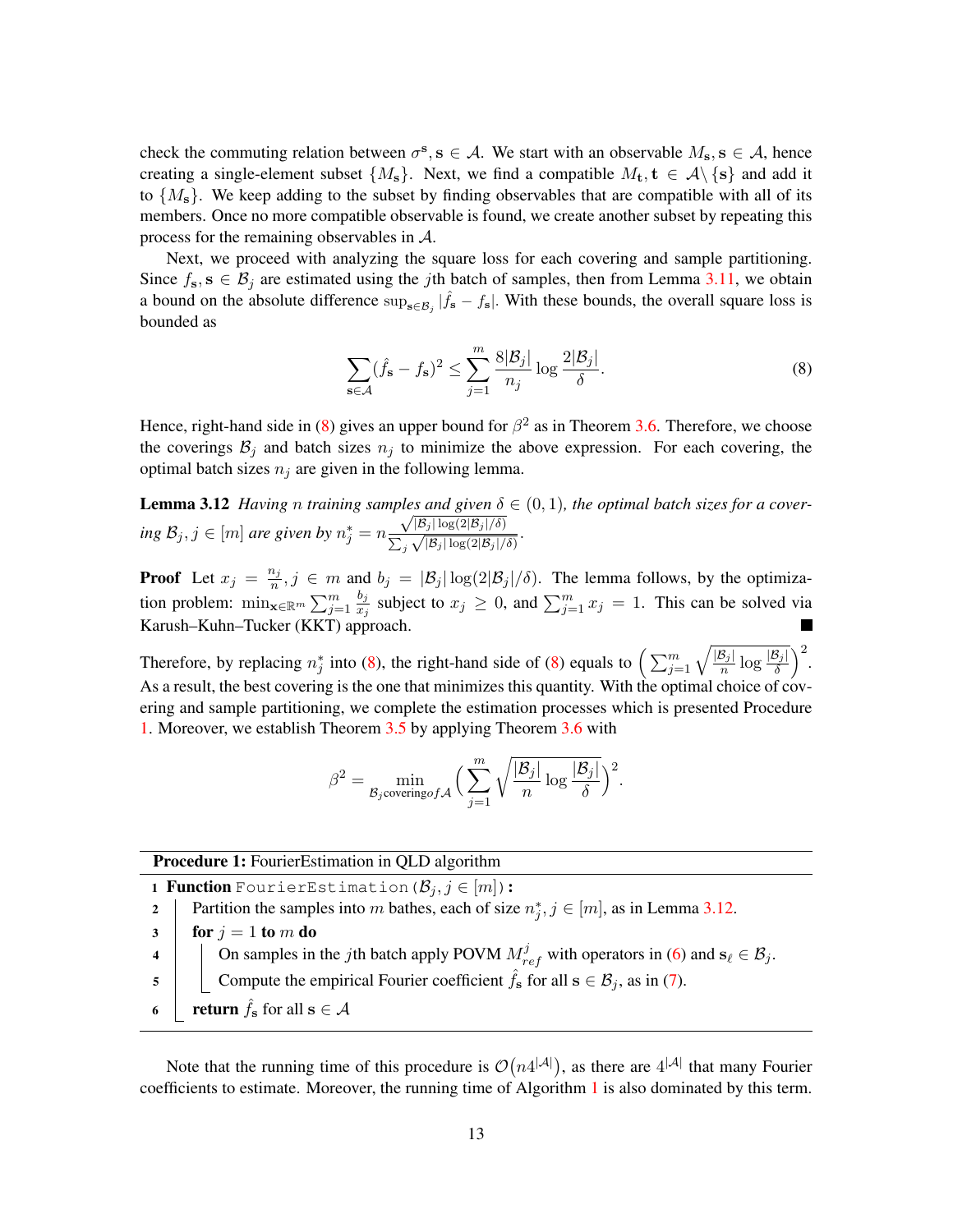Lastly, we point out that in QLD algorithm, the set  $A$  is given as an input. Whether the optimal loss opt<sub>c</sub> of a concentrated class with degree set A is lower than another concentrated class with a different degree set is in general open. In the next section, we answer this question for a special type of concentrated measurement classes.

#### <span id="page-13-1"></span>3.3 Learning Junta Measurements

In this section, we focus on learning junta measurements that are examples of low-depth quantum circuits that are also  $\epsilon$ -concentrated. A two-valued quantum measurement is said to be a k-junta POVM, if its outcomes depend on at most k coordinates of the underlying system  $H<sub>d</sub>$ . To make this precise, we first define  $k$ -junta quantum operators.

Definition 3.13 *An operator* A *is said to be a* k*-junta operator, if there exists a coordinate subset*  $\mathcal{J} \subset [d]$  with  $|\mathcal{J}| \leq k$  such that  $A = \tilde{A}_{\mathcal{J}} \otimes I_{[d]\setminus\mathcal{J}}$ , where  $\tilde{A}$  is an operator on the  $\mathcal{J}$  sub-system  $\bigotimes_{j\in\mathcal{J}}H_j$ , and  $I_{[d]\setminus\mathcal{J}}$  is the identity operator on the residual sub-system.

Based on this definition, a measurement  $\mathcal{M} := \{M_0, M_1\}$  is said to be a k-junta measurement if  $G_M = M_1 - M_0$  is a k-junta operators.

**Remark 3.14** If A is a k-junta operator depending on a coordinate subset  $\mathcal{J}$ , then its quantum *Fourier coefficients*  $a_s$  *are zero for all* **s** *with* supp(**s**)  $\nsubseteq$  *J*.

We consider learning with respect to  $\mathcal{C}_k$ , the class of all k-junta measurements acting on  $H_d$ . Note that  $\mathcal{C}_k$  is a  $\epsilon$ -concentrated class with  $\epsilon = 0$  and the degree set being all s with  $|\text{supp}(s)| \leq k$ . In this section, we intend to find the best coordinate subset  $\mathcal{J}$ . In the classical setting, there are only finitely many  $k$ -juntas. Therefore, we could perform a brute-force exhaustive search over all  $k$ -juntas using ERM and find the best  $k$ -junta with the best coordinate subset. However, this is not feasible in the quantum setting as there are infinitely many  $k$ -juntas. Having this in mind, we start with characterizing the minimum loss among all  $k$ -junta measurements. We present the following lemma which is proved in Appendix [E.](#page-24-0)

Lemma 3.15 *If* C<sup>k</sup> *is the class of all* k*-junta measurements, then under maximally mixed* X*-system,*

<span id="page-13-2"></span><span id="page-13-0"></span>
$$
\mathsf{opt}_{\mathcal{C}_k} = \frac{1}{2} - \frac{1}{2} \max_{\mathcal{J} \subset [d]: |\mathcal{J}| = k} \big\| \mathbf{F}_Y^{\subseteq \mathcal{J}} \big\|_{1,\rho}, \qquad \text{where} \quad \mathbf{F}_Y^{\subseteq \mathcal{J}} = \sum_{\mathbf{s}: \text{supp}(\mathbf{s}) \subseteq \mathcal{J}} f_{\mathbf{s}} \sigma^{\mathbf{s}},
$$

and  $f_s = \text{tr}\lbrace F_Y \sigma^s \rho \rbrace$ . Further, the optimal predictor is the measurement  $\mathcal{M}^*$  whose operator rep*resentation is*  $G_{M^*} = \text{sign}[F_Y^{\subseteq J^*}]$ , where  $J^*$  is the subset maximizing the above 1-norm quantity.

Based on this result, we do not need to perform an exhaustive search over  $\mathcal{C}_k$ . With that, we present JuntaLearn in Algorithm [2,](#page-14-0) where the main idea is to estimate  $||F_Y^{\subseteq \mathcal{J}}||_{1,\rho}$  for all k-element subsets  $\mathcal{J}$ . It is not difficult to see that the running time of the algorithm is  $\mathcal{O}(n(4d)^k)$ . In what follows, we show that this algorithm not only finds close to the best coordinate subset but also the optimal k-junta measurement. We present the following theorem which is proved in Section [4.3.](#page-17-0)

Theorem 3.16 *Under the maximally mixed* X*-system, Algorithm [2](#page-14-0) learns the class of* k*-junta measurements with error upto*  $\mathsf{opt}_{\mathcal{C}_k} + \min_{\mathcal{B}_j}$  *covering of*  $\mathcal{A} \sum_{j=1}^m \sqrt{\frac{25|\mathcal{B}_j|}{n} \log \frac{|\mathcal{B}_j|}{\delta}}$ .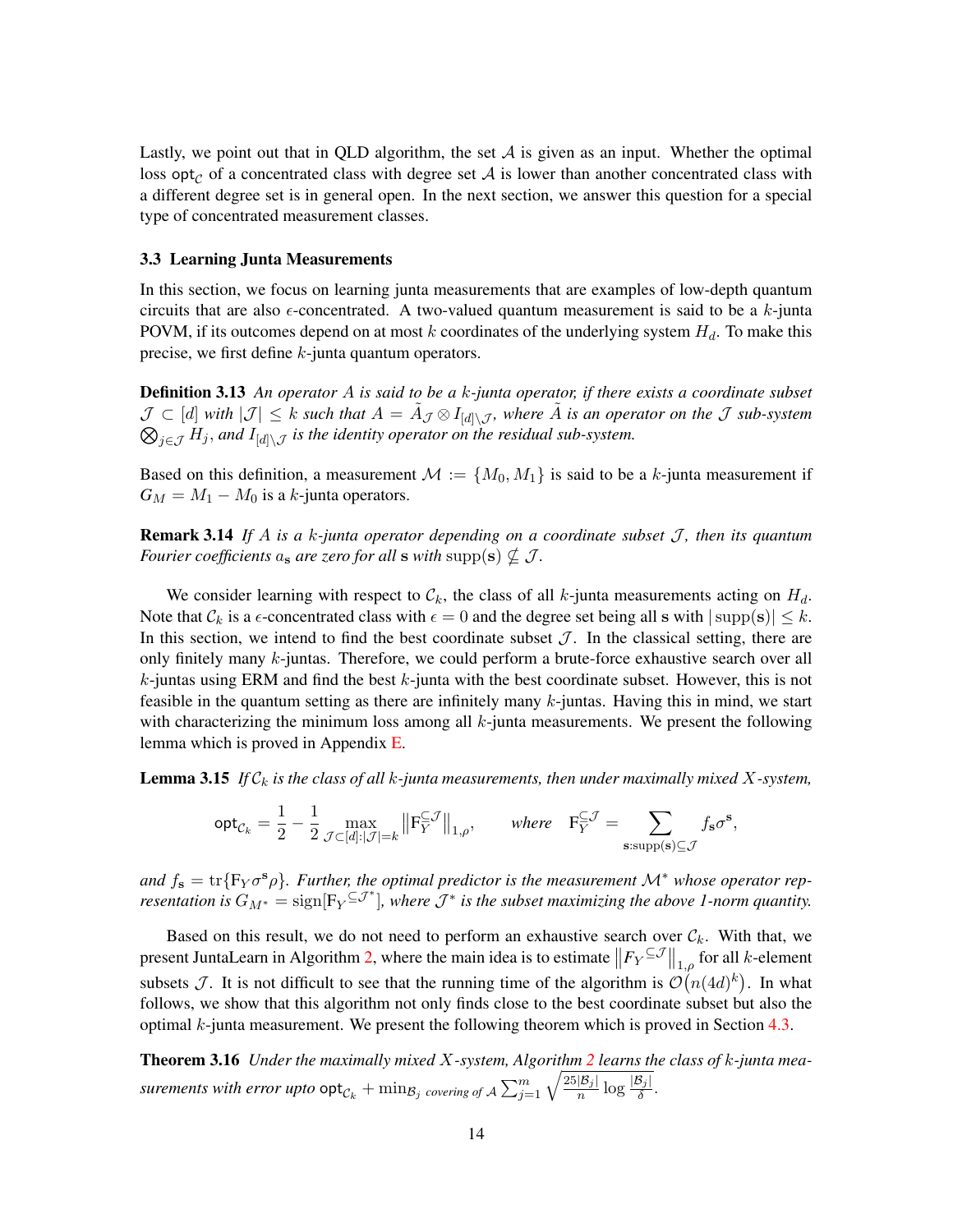Algorithm 2: JuntaLearn: Algorithm for Learning k-Junta Measurements

<span id="page-14-0"></span>1 JuntaLearn:

- 2 Denote  $\mathcal{B}_j, j \in [m]$  as the optimal covering of  $\{s \in \{0, 1, 2, 3\}^d : |\text{supp}(s)| \leq k\}.$
- 3 Run FourierEstimation  $(\mathcal{B}_j, j \in [m])$ .
- 4 For each  $\mathcal{J} \subset [d]$  with  $|\mathcal{J}| = k$ , compute  $\|\hat{F}^{\subseteq \mathcal{J}}\|_{1,\rho}$ , where  $\hat{F}^{\subseteq \mathcal{J}} = \sum_{\mathbf{s}:\text{supp}(\mathbf{s}) \subseteq \mathcal{J}} \hat{f}_{\mathbf{s}} \sigma^{\mathbf{s}}$ and find  $\hat{J}$  that maximizes it.
- 5  $\parallel$  Run Predictor (  $\{ \hat{f}_s : \text{supp}(\mathbf{s}) \subseteq \hat{\mathcal{J}} \}$ ).
- 6 **return** POVM  $\hat{\mathcal{M}} := {\Pi_0, \Pi_1}$  as the predictor.

#### 4. Proofs of the Main Theorems

In this section, we present the arguments for proving the theorems in this paper.

#### <span id="page-14-1"></span>4.1 Proof of Theorem [3.1](#page-7-0)

Note that the joint distribution of  $(Y, \hat{Y})$  is given by  $p_y$  tr $\{M_{\hat{y}}\rho_y\}$  for  $y, \hat{y} \in \{0, 1\}$ , where  $p_y$  is the sample's probability. Therefore, by definition, as  $M_1 = I_d - M_0$ , the mislabeling probability can be written as

$$
L_{0-1}(\mathcal{M}) = \sum_{y} p_y \mathbb{1}\{y=1\} \operatorname{tr}\{M_0 \rho_y\} + \sum_{y} p_y \mathbb{1}\{y=0\} \operatorname{tr}\{(I_d - M_0) \rho_y\}
$$
  
= 
$$
-\sum_{y} p_y (-1)^y \operatorname{tr}\{M_0 \rho_y\} + \mathbb{P}\{Y=0\},
$$
 (9)

We define a labeling operator  $F_Y$  which acts on the joint  $XY$ -system and is characterized as

$$
F_Y: |x, y\rangle \mapsto -(-1)^y |x, y\rangle.
$$

This mapping can be viewed as a phase detector recovering the label. Therefore, if  $F<sub>Y</sub>$  acts on  $\rho_y \otimes |y\rangle\langle y|$ , it outputs  $-(-1)^y \rho_y \otimes |y\rangle\langle y|$ . Thus, the eigenvalues of  $F_Y$  are  $\{-1, 1\}$ . Now, with  $G_M = M_1 - M_0 = I - 2M_0$  as the operator representation of M the inner product  $\langle G_M, F_Y \rangle_{\rho_{XY}}$ is written as

$$
\langle G_M, F_Y \rangle_{\rho_{XY}} = \text{tr}\{G_M F_Y \rho_{XY}\} = \text{tr}\{F_Y \rho_{XY}\} - 2 \text{tr}\{M_0 F_Y \rho_{XY}\}
$$

Thus,  $F_Y \rho_{XY} = -\sum_y p_y(-1)^y \rho_y \otimes |y\rangle\langle y|$ . Therefore, from the above equation we have that

$$
\langle G_M, F_Y \rangle_{\rho_{XY}} = -\mathbb{E}_{p_0, p_1} [(-1)^Y] + 2 \sum_y p_y (-1)^y \operatorname{tr} \{ M_0 \rho_y \}
$$
  
\n
$$
\stackrel{(a)}{=} -\mathbb{E}[(-1)^Y] + 2 \left( \mathbb{P} \{ Y = 0 \} - \mathbb{P} \{ Y \neq \hat{Y} \} \right)
$$
  
\n
$$
= 2\mathbb{P} \{ Y = 1 \} - 1 + 2 \left( \mathbb{P} \{ Y = 0 \} - \mathbb{P} \{ Y \neq \hat{Y} \} \right)
$$
  
\n
$$
= 1 - 2\mathbb{P} \{ Y \neq \hat{Y} \},
$$

where (a) follows from [\(9\)](#page-14-1). Hence, the mislabeling probability equals to  $\frac{1}{2} - \frac{1}{2}$  $\frac{1}{2}\langle G_M, F_Y \rangle_{\rho_{XY}}$  and the proof is complete.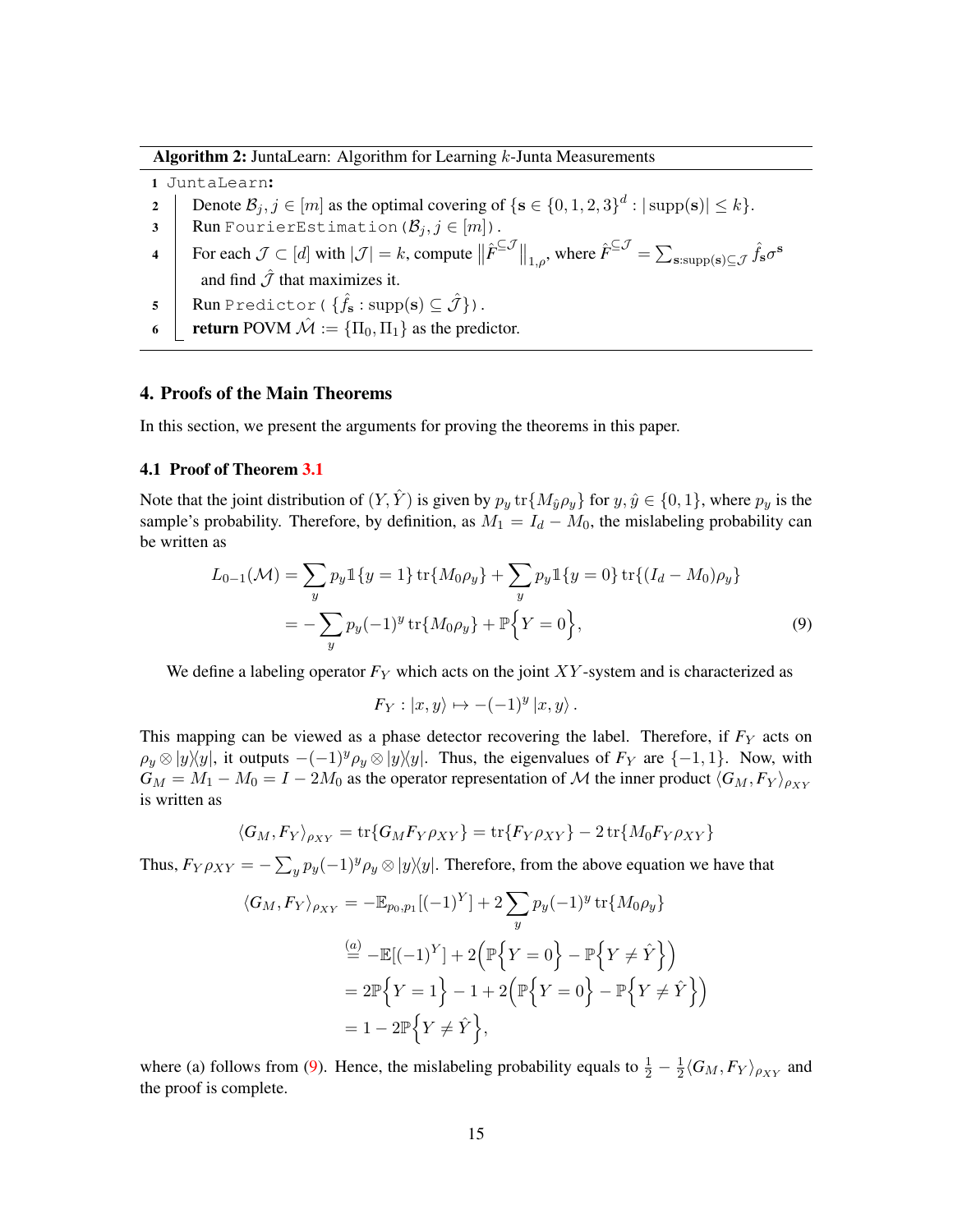## <span id="page-15-0"></span>4.2 Proof of Theorem [3.6](#page-9-3)

We first derive a lower-bound on opt. For that we have the following lemma which is proved in Appendix [C.](#page-22-1)

<span id="page-15-4"></span>**Lemma 4.1** *For*  $\epsilon \in (0,1)$ *, let* C *be any concept class that is*  $\epsilon$ *-concentrate around a degree set*  $\mathcal{A}\subseteq \{0,1,2,3\}^d$ . Then, under the maximally mixed X-system

$$
\mathsf{opt}_{\mathcal{C}} \geq \frac{1}{2} - \frac{1}{2} \big\| \mathbf{F}_Y^{\mathcal{A}} \big\|_{1,\rho} - \epsilon,
$$

where  $F_Y^{\mathcal{A}} \triangleq \sum_{\mathbf{s} \in \mathcal{A}} f_\mathbf{s} \sigma^\mathbf{s}$  with  $f_\mathbf{s}$  being the Fourier coefficients of  $F_Y$ .

Next, we prove the theorem by providing an upper-bound for QLD. Note that the operator representation of M is  $G_M = \text{sign}[\hat{F}]$ . From Theorem [3.1,](#page-7-0) the  $0 - 1$  loss of M equals to

$$
L_{0-1}(\mathcal{M}) = \frac{1}{2} - \frac{1}{2} \langle G_M, F_Y \rangle_{\rho_{XY}} = \frac{1}{4} ||F_Y - G_M||_{2,\rho}^2
$$
  
\n
$$
\leq \frac{1}{4} \left( ||F_Y - F_Y^{\mathcal{A}}||_{2,\rho} + ||F_Y^{\mathcal{A}} - G_M||_{2,\rho} \right)^2
$$
  
\n
$$
\leq \frac{1}{2} \left( ||F_Y - F_Y^{\mathcal{A}}||_{2,\rho}^2 + ||F_Y^{\mathcal{A}} - G_M||_{2,\rho}^2 \right),
$$
\n(10)

where the first equality follows from part (a) of Proposition  $A.1$  in [A](#page-21-3)ppendix  $A$  and the fact that  $||F_Y||_{2,\rho} = ||G_M||_{2,\rho} = 1$ . The second inequality follows from Minkowski's inequality for 2-norm (Proposition  $A.1$  in Appendix  $A$ ). The second inequality follows from AM-GM inequality. Observe that  $(10)$  is an upper bound on the generalization error in terms of 2-norm quantities. From the Parseval's identity (Proposition  $A.2$ ), the first term in [\(10\)](#page-15-1) equals

<span id="page-15-2"></span><span id="page-15-1"></span>
$$
\left\| F_Y - F_Y^{\mathcal{A}} \right\|_{2,\rho}^2 = 1 - \left\| F_Y^{\mathcal{A}} \right\|_{2,\rho}^2.
$$

We proceed by bounding the second term in [\(10\)](#page-15-1). From Minkowski's inequality for 2-norm and by adding and subtracting  $\hat{F}$ , we have that

$$
\|F_{Y}^{\mathcal{A}} - G_{M}\|_{2,\rho}^{2} \le \|F_{Y}^{\mathcal{A}} - \hat{F}\|_{2,\rho}^{2} + \|\hat{F} - G_{M}\|_{2,\rho}^{2} + 2\|F_{Y}^{\mathcal{A}} - \hat{F}\|_{2,\rho}\|\hat{F} - G_{M}\|_{2,\rho}.
$$
\n(11)

We bound the first term in  $(11)$ . From the Parseval's inequality (Proposition [A.2](#page-22-2) in Appendix [A\)](#page-21-3) we have that

<span id="page-15-3"></span>
$$
\left\| F_Y^{\mathcal{A}} - \hat{F} \right\|_{2,\rho}^2 = \sum_{\mathbf{s} \in \mathcal{A}} (f_{\mathbf{s}} - \hat{f}_{\mathbf{s}})^2 \le \epsilon'^2,
$$

where the last inequality follows from the assumption.

As for the second term in [\(11\)](#page-15-2), we expand the 2-norm and replace  $G_M$  with sign[ $\hat{F}$ ]. Therefore, we obtain that

$$
\left\|\hat{F} - G_M\right\|_{2,\rho}^2 = \left\|\hat{F}\right\|_{2,\rho}^2 + \left\|\text{sign}[\hat{F}]\right\|_{2,\rho}^2 - 2\langle\hat{F}, \text{sign}[\hat{F}]\rangle_{\rho}
$$

$$
= \left\|\hat{F}\right\|_{2,\rho}^2 + 1 - 2\left\|\hat{F}\right\|_{1,\rho}.
$$
(12)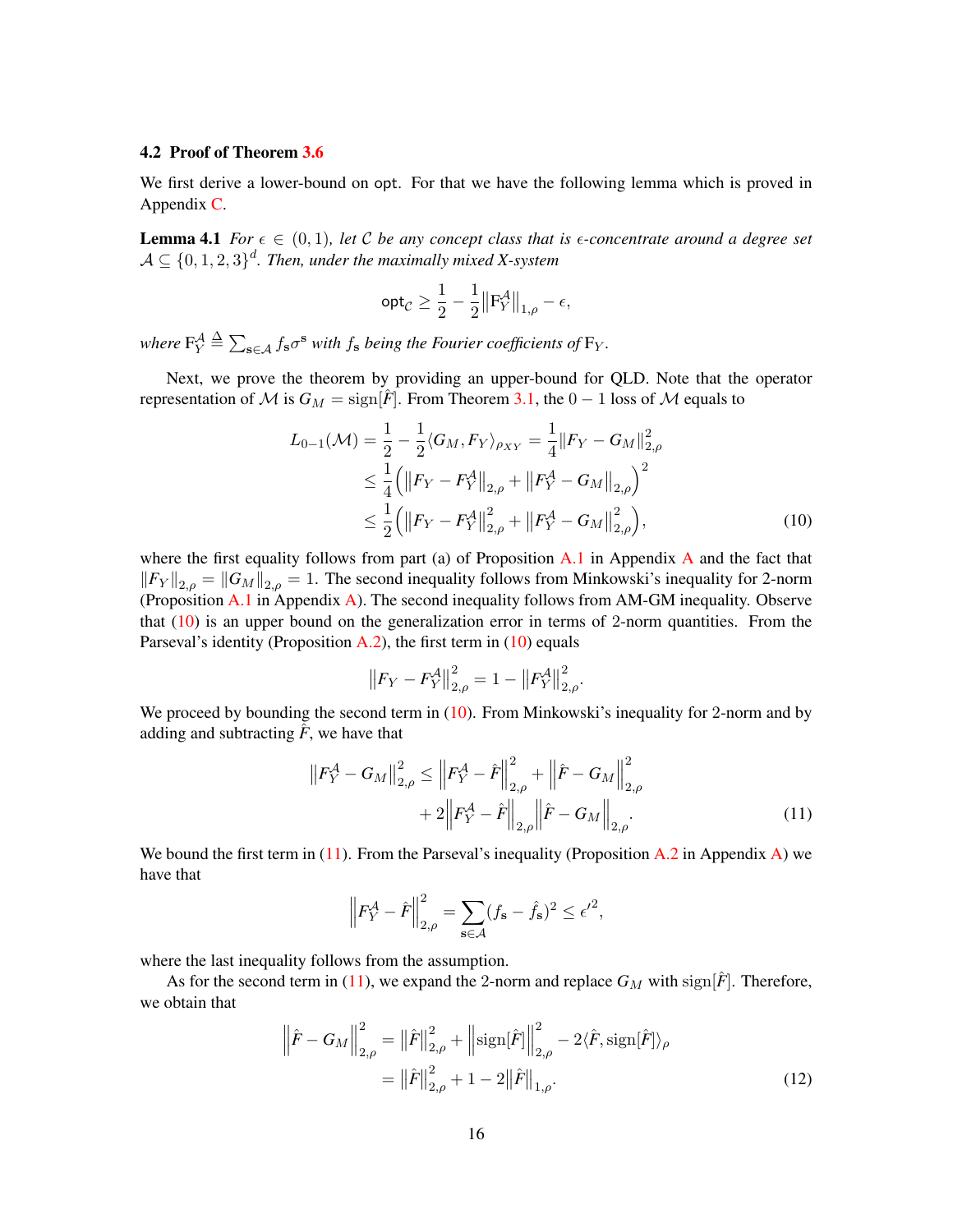Next, we show that the third term in [\(11\)](#page-15-2) is less than  $4\epsilon_n'$ . It suffices to show that  $\left\|\hat{F} - G_M\right\|_{2,\rho} \leq 2$ . For that, we use the equality in  $(12)$ . By removing the last term in  $(12)$  and taking the square root we have

$$
\left\|\hat{F} - G_M\right\|_{2,\rho} \leq \sqrt{1 + \left\|\hat{F}\right\|_{2,\rho}^2}
$$

.

From the Minkowski's inequality, we have that

$$
\begin{aligned} \left\|\hat{F}\right\|_{2,\rho} &\leq \left\|F_{Y}^{\mathcal{A}}\right\|_{2,\rho}+\left\|F_{Y}^{\mathcal{A}}-\hat{F}\right\|_{2,\rho} \\ &\leq \left\|F_{Y}^{\mathcal{A}}\right\|_{2,\rho}+\epsilon' \leq 1+\epsilon'. \end{aligned}
$$

Hence, we get the desired bound  $\left\|\hat{F} - G_M\right\|_{2,\rho} \leq \sqrt{1 + (1 + \epsilon')^2} \leq 2$ , assuming that  $\epsilon' \leq 1/3$ . Combining the bounds for each term in  $(11)$ , we get

$$
||F_Y^{\mathcal{A}} - G_M||_{2,\rho}^2 \le \epsilon'^2 + ||\hat{F}||_{2,\rho}^2 + 1 - 2||\hat{F}||_{1,\rho} + 4\epsilon' \le ||\hat{F}||_{2,\rho}^2 + 1 - 2||\hat{F}||_{1,\rho} + 5\epsilon'.
$$

We plug this inequality in [\(10\)](#page-15-1). After rearranging the terms by adding and subtracting  $2||F_Y^A||_{1,\rho}$ , we obtain the following inequality

$$
L_{0-1}(\mathcal{M}) \leq \frac{1}{2} \Big( 2 - 2 \big\| F_Y^{\mathcal{A}} \big\|_{1,\rho} + 5\epsilon' + 2 \big( \big\| F_Y^{\mathcal{A}} \big\|_{1,\rho} - \big\| \hat{F} \big\|_{1,\rho} \big) + \big( \big\| \hat{F} \big\|_{2,\rho}^2 - \big\| F_Y^{\mathcal{A}} \big\|_{2,\rho}^2 \big) \Big) \leq 2 \text{ opt}_{\mathcal{C}} + 2\epsilon + 5\epsilon',
$$

where the last inequality follows from Lemma [4.1](#page-15-4) and the following argument for bounding the last two terms in the first inequality:

For the difference of square of 2-norms, we apply the Minkowski's inequality for 2-norm. Therefore, we get the following chain of inequalities:

$$
\begin{aligned} \left\|\hat{F}\right\|^{2}_{2,\rho} &\leq \left(\left\|F_{Y}^{\mathcal{A}}\right\|_{2,\rho}+\left\|F_{Y}^{\mathcal{A}}-\hat{F}\right\|_{2,\rho}\right)^{2} \\ &\leq \left\|F_{Y}^{\mathcal{A}}\right\|^{2}_{2,\rho}+\left\|F_{Y}^{\mathcal{A}}-\hat{F}\right\|^{2}_{2,\rho}+2\left\|F_{Y}^{\mathcal{A}}\right\|_{2,\rho}\left\|F_{Y}^{\mathcal{A}}-\hat{F}\right\|_{2,\rho} \\ &\leq \left\|F_{Y}^{\mathcal{A}}\right\|^{2}_{2}+3\epsilon'. \end{aligned}
$$

where the last inequality holds as  $||F_Y^{\mathcal{A}}||_{2,\rho} \leq 1$ .

For the 1-norm difference, note that  $\rho_X$  is maximally mixed, that is  $\rho_X = \frac{1}{2^d}$  $\frac{1}{2^d}I_d$ . Thus,  $||A||_{1,\rho} =$ 1  $\frac{1}{2^d} ||A||_1$  for any bounded operator A, where  $||\cdot||_1$  is the trace norm. Therefore, from the triangleinequality for trace norm, we have that  $||A + B||_{1,\rho} \le ||A||_{1,\rho} + ||B||_{1,\rho}$ . As a result, the 1-norm differences are bounded as

$$
\left\|F_{Y}^{\mathcal{A}}\right\|_{1,\rho}-\left\|\hat{F}\right\|_{1,\rho}\leq\left\|F_{Y}^{\mathcal{A}}-\hat{F}\right\|_{1,\rho}\leq\left\|F_{Y}^{\mathcal{A}}-\hat{F}\right\|_{2,\rho}=\epsilon',
$$

where the last inequality follows from the Jensen's inequality (Proposition  $A.1$ ) implying that  $\left\|\cdot\right\|_{1,\rho}\leq \left\|\cdot\right\|_{2,\rho}.$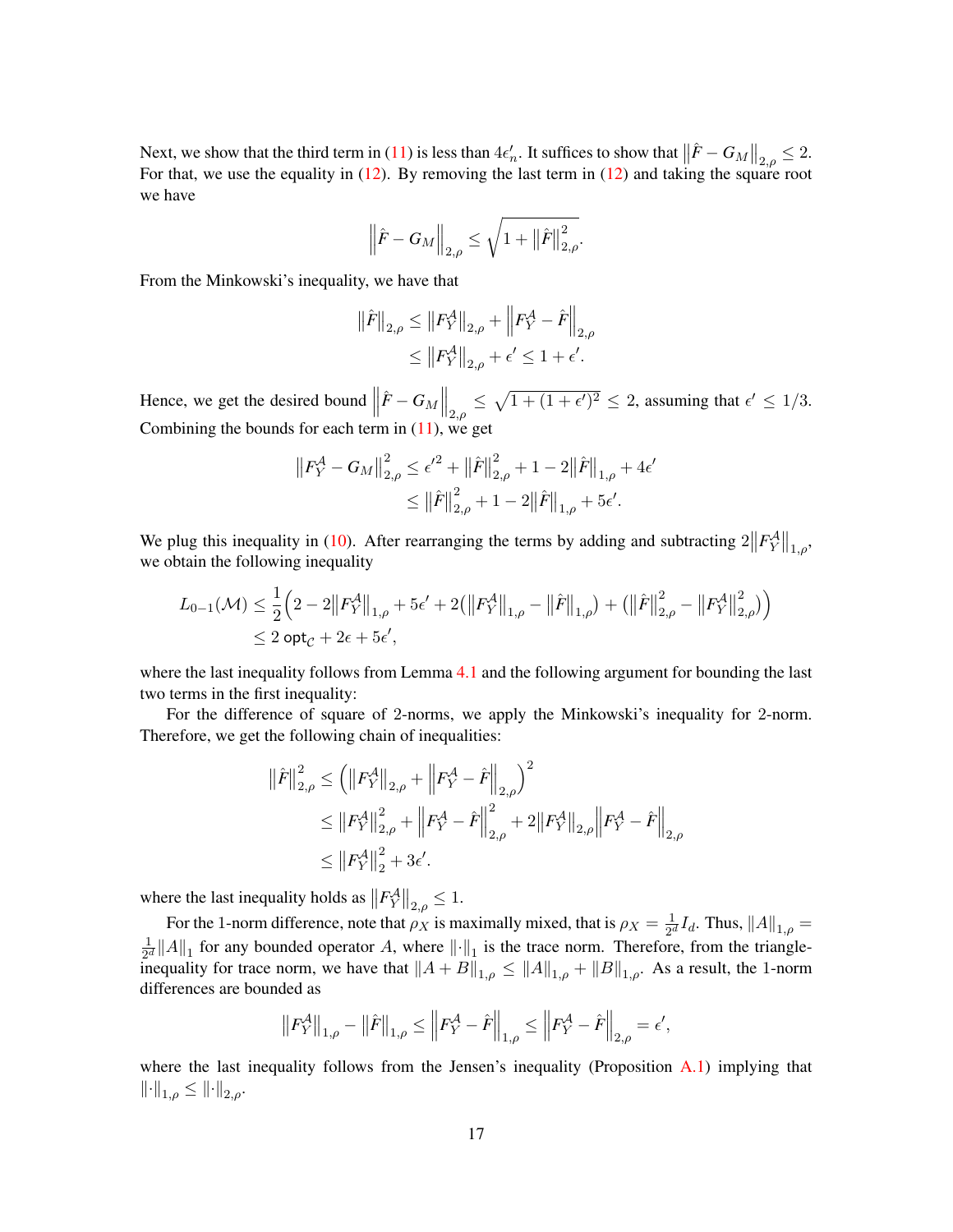#### <span id="page-17-0"></span>4.3 Proof of Theorem [3.16](#page-13-0)

The main ingredient in the proof of this theorem is the following lemma which is proved in Appendix [F.](#page-24-1)

<span id="page-17-1"></span>**Lemma 4.2** Let  $\mathcal{M}_{\mathcal{J}}$  be a measurement depending on only the coordinates  $\mathcal{J} \subset [d]$  where its *operator representation is*  $G_M = \text{sign}[B_{\mathcal{J}}]$  *for some Hermitian operator*  $B_{\mathcal{J}}$  *depending only on the coordinates of* J *. Then,*

$$
L_{0-1}(\mathcal{M}_{\mathcal{J}}) \leq \frac{1}{2} \Big( 1 - \Big\| \mathbf{F}_{Y}^{\subseteq \mathcal{J}} \Big\|_{1,\rho} \Big) + U \Big( \Big\| \mathbf{F}_{Y}^{\subseteq \mathcal{J}} - B_{\mathcal{J}} \Big\|_{2,\rho} \Big),
$$

where U is defined as  $U(x) = x^3 + \frac{3}{2}$  $\frac{3}{2}x^2 + \frac{5}{4}$  $\frac{5}{4}x$ *, for all*  $x \geq 0$ *.* 

Having this lemma, the proof of the theorem is as follows. We run FourierEstimation ( $B_i$ ,  $j \in [m]$ ), where  $\mathcal{B}_j$ 's are the optimal covering of the degree set  $\mathcal{A} = \{\mathbf{s} \in \{0, 1, 2, 3\}^d :$  $|\text{supp}(s)| \leq k$ . As a result, we obtain estimated Fourier coefficients  $f_s$ ,  $s \in A$ , with square loss satisfying the following inequality with probability  $(1 - \delta)$ 

$$
\sum_{\mathbf{s}:|\text{supp}(\mathbf{s})| \le k} (f_{\mathbf{s}} - \hat{f}_{\mathbf{s}})^2 \le \epsilon'_n := \min_{\mathcal{B}_j \text{ covering of } \mathcal{A}} \Big( \sum_{j=1}^m \sqrt{\frac{|\mathcal{B}_j|}{n} \log \frac{|\mathcal{B}_j|}{\delta}} \Big)^2. \tag{13}
$$

For any  $J$ , define the operator  $\hat F^{\subseteq J}=\sum_{\mathbf{s}:\text{supp}(\mathbf{s})\subseteq J}\hat f_\mathbf{s}\sigma^\mathbf{s}$  and let  $\cal M$  be the measurement whose operator representation is  $G_M = \text{sign}[\hat{F}^{\subseteq J}]$ . Then, from Lemma [4.2](#page-17-1) we have that

<span id="page-17-2"></span>
$$
L_{0-1}(\mathcal{M}) \leq \frac{1}{2} \Big( 1 - \Big\| F_{\overline{Y}}^{\subseteq} \mathcal{J} \Big\|_{1,\rho} \Big) + U \Big( \Big\| F_{\overline{Y}}^{\subseteq} \mathcal{J} - \hat{F}^{\subseteq} \mathcal{J} \Big\|_{2,\rho} \Big).
$$

Next, we bound the second term in the right-hand side. From Parseval's identity (Proposition [A.2](#page-22-2) in Appendix [A\)](#page-21-3) and  $(13)$  we obtain that

$$
\left\| F_Y^{\subseteq \mathcal{J}} - \hat{F}^{\subseteq \mathcal{J}} \right\|_{2,\rho}^2 = \sum_{\mathbf{s}: \text{supp}(\mathbf{s}) \subseteq \mathcal{J}} (f_\mathbf{s} - \hat{f}_\mathbf{s})^2 \le \epsilon'_n,
$$

which implies that  $L_{0-1}(\mathcal{M}) \leq \frac{1}{2}$  $\frac{1}{2}(1 - ||F_Y^{\subseteq J})$  $\mathbb{E}^{\mathcal{J}}_{Y}\big\|_{1,\rho}\big\} + U(\sqrt{\epsilon_n'})$ . Next, we search over all  $\mathcal{J}$  with k elements and find the one that maximizes  $\|\hat{F}^{\leq \mathcal{J}}\|_{1,\rho}$ . Let  $\hat{\mathcal{J}}$  be such a subset and  $\hat{\mathcal{M}}$  be the measurement with  $G_{\hat{M}} = \text{sign}[\hat{\textbf{F}}^{\subseteq \hat{\mathcal{J}}}]$ . Then

<span id="page-17-3"></span>
$$
L_{0-1}(\hat{\mathcal{M}}) \le \frac{1}{2} \left( 1 - \left\| F_Y \right| \le \hat{\mathcal{J}} \right\|_{1,\rho} + U(\sqrt{\epsilon_n'}). \tag{14}
$$

In what follows, we show that the right-hand side is less than  $opt(k) + \sqrt{\epsilon_n'} + U(\sqrt{\epsilon_n'})$ . Note that form the triangle inequality and Jensen's inequality (Proposition [A.1\)](#page-21-2) for any  $J$ , we have that

$$
\left|\ \|\hat{\boldsymbol{F}}^{\subseteq \mathcal{J}}\|_{1,\rho}-\|{\boldsymbol{F}}_{{\boldsymbol{Y}}}^{\subseteq \mathcal{J}}\|_{1,\rho}\right|\leq\left\|{\boldsymbol{F}}_{{\boldsymbol{Y}}}^{\subseteq \mathcal{J}}-\hat{\boldsymbol{F}}^{\subseteq \mathcal{J}}\right\|_{1,\rho}\leq\left\|{\boldsymbol{F}}_{{\boldsymbol{Y}}}^{\subseteq \mathcal{J}}-\hat{\boldsymbol{F}}^{\subseteq \mathcal{J}}\right\|_{2,\rho}\leq\sqrt{\epsilon_n'}
$$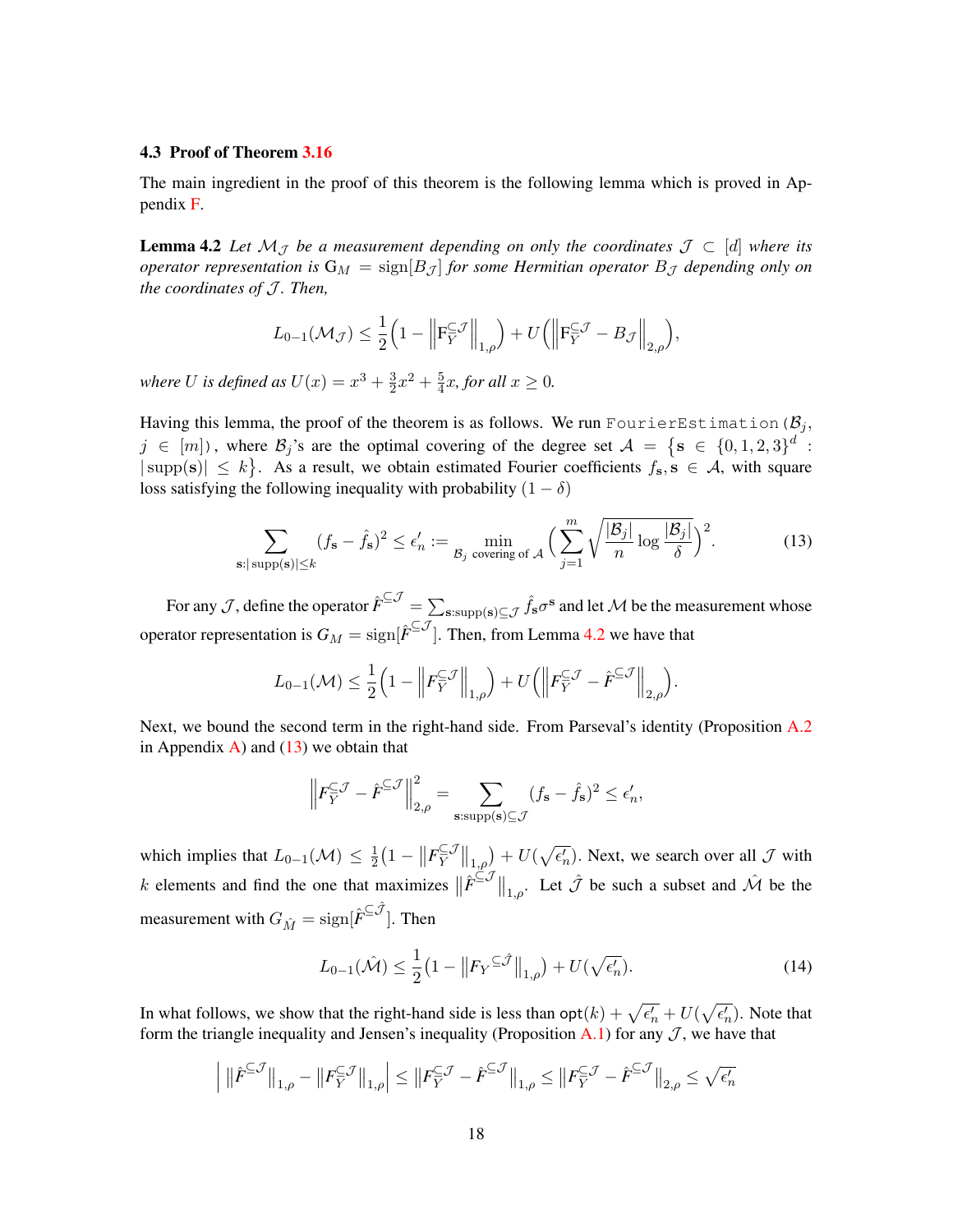Let  $\mathcal{J}^* = \argmax_{\mathcal{J}:|\mathcal{J}|=k} \left\| F_Y^{\subseteq \mathcal{J}} \right\|$  $\left\Vert \frac{C}{Y} \right\Vert_{1,\rho}$ . Then

$$
\big\|F_Y^{\,\subseteq\hat{\mathcal{J}}}\big\|_{1,\rho}\geq \big\|\hat F^{\subseteq\hat{\mathcal{J}}}\big\|_{1,\rho}-\sqrt{\epsilon_n'}\geq \big\|\hat F^{\subseteq\mathcal{J}^*}\big\|_{1,\rho}-\sqrt{\epsilon_n'}\geq \big\|F_Y^{\,\subseteq\mathcal{J}^*}\big\|_{1,\rho}-2\sqrt{\epsilon_n'}.
$$

As a result, using  $(14)$ , we have that

$$
L_{0-1}(\hat{\mathcal{M}}) \leq \frac{1}{2} \left( 1 - \left\| F_Y^{\subseteq \mathcal{J}^*} \right\|_{1,\rho} + 2\sqrt{\epsilon_n'} \right) + U(\sqrt{\epsilon_n'})
$$
  
= opt(k) +  $\sqrt{\epsilon_n'}$  + U( $\sqrt{\epsilon_n'}$ ),

where the last equality follows from Lemma [3.15.](#page-13-2) The proof is complete by noting that  $U(x) \leq 4x$ , for any  $x \in [0,1]$ . This implies that  $L_{0-1}(\hat{\mathcal{M}}) \leq \mathsf{opt}(k) + 5\sqrt{\epsilon_n'}$ .

#### References

- <span id="page-18-5"></span>[Aar07] Scott Aaronson. The learnability of quantum states. *Proceedings of the Royal Society A: Mathematical, Physical and Engineering Sciences*, 463(2088):3089–3114, sep 2007.
- <span id="page-18-7"></span>[AdW17] Srinivasan Arunachalam and Ronald de Wolf. A survey of quantum learning theory. *arXiv:1701.06806*, 2017.
- <span id="page-18-8"></span>[ADW18] Srinivasan Arunachalam and Ronald De Wolf. Optimal quantum sample complexity of learning algorithms. *J. Mach. Learn. Res.*, 19(1):2879–2878, January 2018.
- <span id="page-18-4"></span>[ANSV08] K. M. R. Audenaert, M. Nussbaum, A. Szkoła, and F. Verstraete. Asymptotic error rates in quantum hypothesis testing. *Communications in Mathematical Physics*, 279(1):251–283, feb 2008.
- <span id="page-18-9"></span>[AW02] R. Ahlswede and A. Winter. Strong converse for identification via quantum channels. *IEEE Transactions on Information Theory*, 48(3):569–579, mar 2002.
- <span id="page-18-3"></span>[BC09] Stephen M. Barnett and Sarah Croke. Quantum state discrimination. *Advances in Optics and Photonics*, 1(2):238, feb 2009.
- <span id="page-18-2"></span>[BCL20] Sebastien Bubeck, Sitan Chen, and Jerry Li. Entanglement is necessary for optimal quantum property testing. In *2020 IEEE 61st Annual Symposium on Foundations of Computer Science (FOCS)*. IEEE, nov 2020.
- <span id="page-18-6"></span>[BJ98] Nader H Bshouty and Jeffrey C Jackson. Learning dnf over the uniform distribution using a quantum example oracle. *SIAM Journal on Computing*, 28(3):1136–1153, 1998.
- <span id="page-18-1"></span>[Bla09] Eric Blais. Testing juntas nearly optimally. In *Proceedings of the 41st annual ACM symposium on Symposium on theory of computing - STOC '09*. ACM Press, 2009.
- <span id="page-18-0"></span>[BOW10] Eric Blais, Ryan O'Donnell, and Karl Wimmer. Polynomial regression under arbitrary product distributions. *Machine learning*, 80(2-3):273–294, 2010.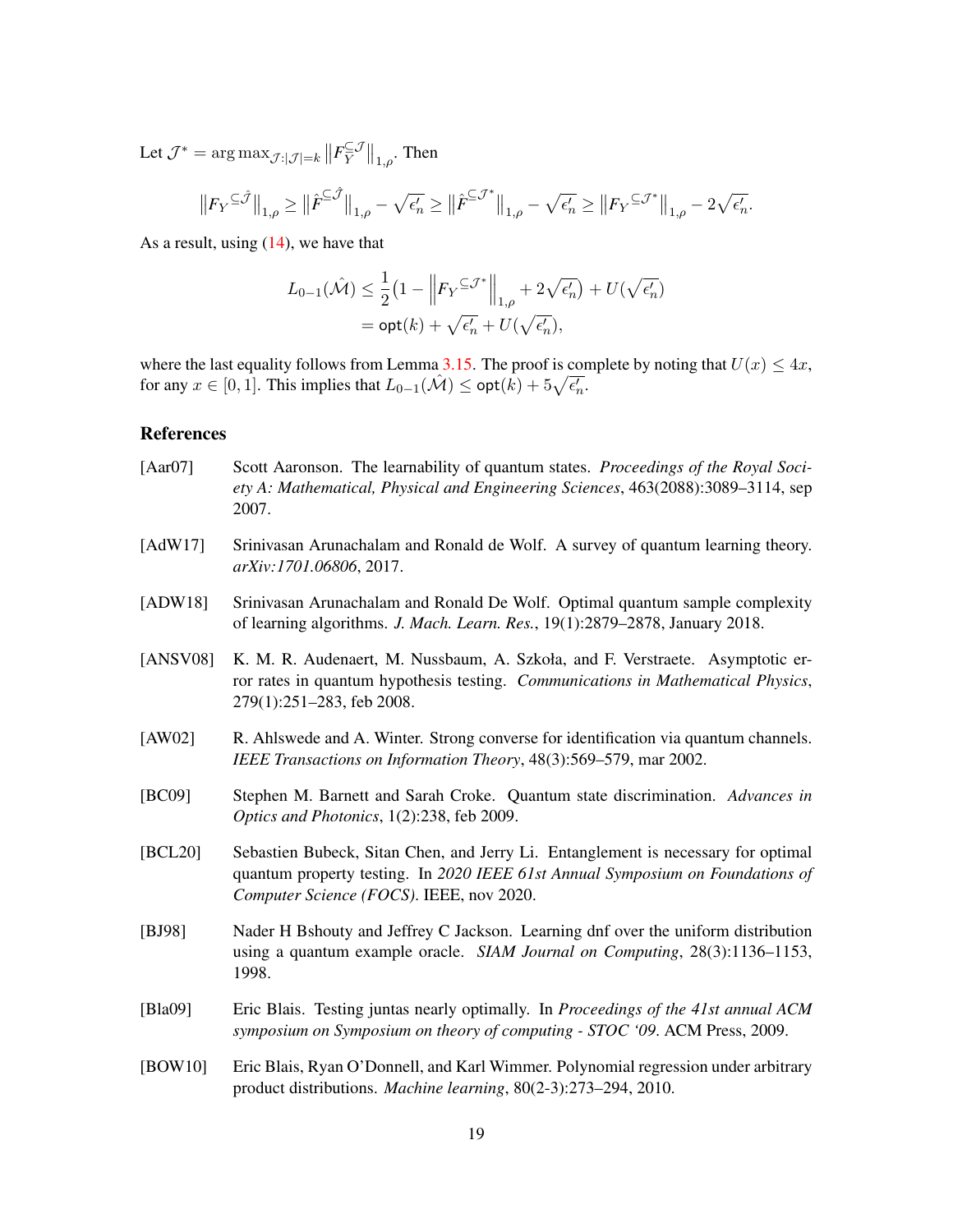- <span id="page-19-8"></span>[BOW19] Costin Badescu, Ryan O'Donnell, and John Wright. Quantum state certification. In *Proceedings of the 51st Annual ACM SIGACT Symposium on Theory of Computing*. ACM, jun 2019.
- <span id="page-19-12"></span>[BV97] Ethan Bernstein and Umesh Vazirani. Quantum complexity theory. *SIAM Journal on Computing*, 26(5):1411–1473, oct 1997.
- <span id="page-19-11"></span>[CHY15] Hao-Chung Cheng, Min-Hsiu Hsieh, and Ping-Cheng Yeh. The learnability of unknown quantum measurements. *QIC, Vol. 16, No. 7-8, 0615-0656 (2016)*, January 2015.
- <span id="page-19-13"></span>[CvSW+20] Ophelia Crawford, Barnaby van Straaten, Daochen Wang, Thomas Parks, Earl Campbell, and Stephen Brierley. Efficient quantum measurement of pauli operators in the presence of finite sampling error. *arXiv:1908.06942*, 2020.
- <span id="page-19-4"></span>[DW08] Ronald De Wolf. *A Brief Introduction to Fourier Analysis on the Boolean Cube*. Number 1 in Graduate Surveys. Theory of Computing Library, 2008.
- <span id="page-19-6"></span>[FKR+04] Eldar Fischer, Guy Kindler, Dana Ron, Shmuel Safra, and Alex Samorodnitsky. Testing juntas. *Journal of Computer and System Sciences*, 68(4):753–787, jun 2004.
- <span id="page-19-9"></span>[Gam08] Sebastien Gambs. Quantum classification. ´ *0809.0444 [quant-ph]*, September 2008.
- <span id="page-19-10"></span>[GK10] Mădălin Gută and Wojciech Kotłowski. Quantum learning: asymptotically optimal classification of qubit states. *New Journal of Physics*, 12(12):123032, dec 2010.
- <span id="page-19-0"></span>[GQJ+18] Jun Gao, Lu-Feng Qiao, Zhi-Qiang Jiao, Yue-Chi Ma, Cheng-Qiu Hu, Ruo-Jing Ren, Ai-Lin Yang, Hao Tang, Man-Hong Yung, and Xian-Min Jin. Experimental machine learning of quantum states. *Physical Review Letters*, 120(24):240501, jun 2018.
- <span id="page-19-3"></span>[GR06] Venkatesan Guruswami and Prasad Raghavendra. Hardness of learning halfspaces with noise. In *2006 47th Annual IEEE Symposium on Foundations of Computer Science (FOCS'06)*. IEEE, 2006.
- <span id="page-19-7"></span>[Hås01] Johan Håstad. A slight sharpening of LMN. *Journal of Computer and System Sciences*, 63(3):498–508, nov 2001.
- <span id="page-19-2"></span>[HHJ+16] Jeongwan Haah, Aram W. Harrow, Zhengfeng Ji, Xiaodi Wu, and Nengkun Yu. Sample-optimal tomography of quantum states. In *Proceedings of the forty-eighth annual ACM symposium on Theory of Computing*. ACM, jun 2016.
- <span id="page-19-5"></span>[Hol12] Alexander S. Holevo. *Quantum Systems, Channels, Information*. DE GRUYTER, jan 2012.
- <span id="page-19-1"></span>[HPS21] Mohsen Heidari, Arun Padakandla, and Wojciech Szpankowski. A theoretical framework for learning from quantum data. In *IEEE International Symposium on Information Theory (ISIT)*, 2021.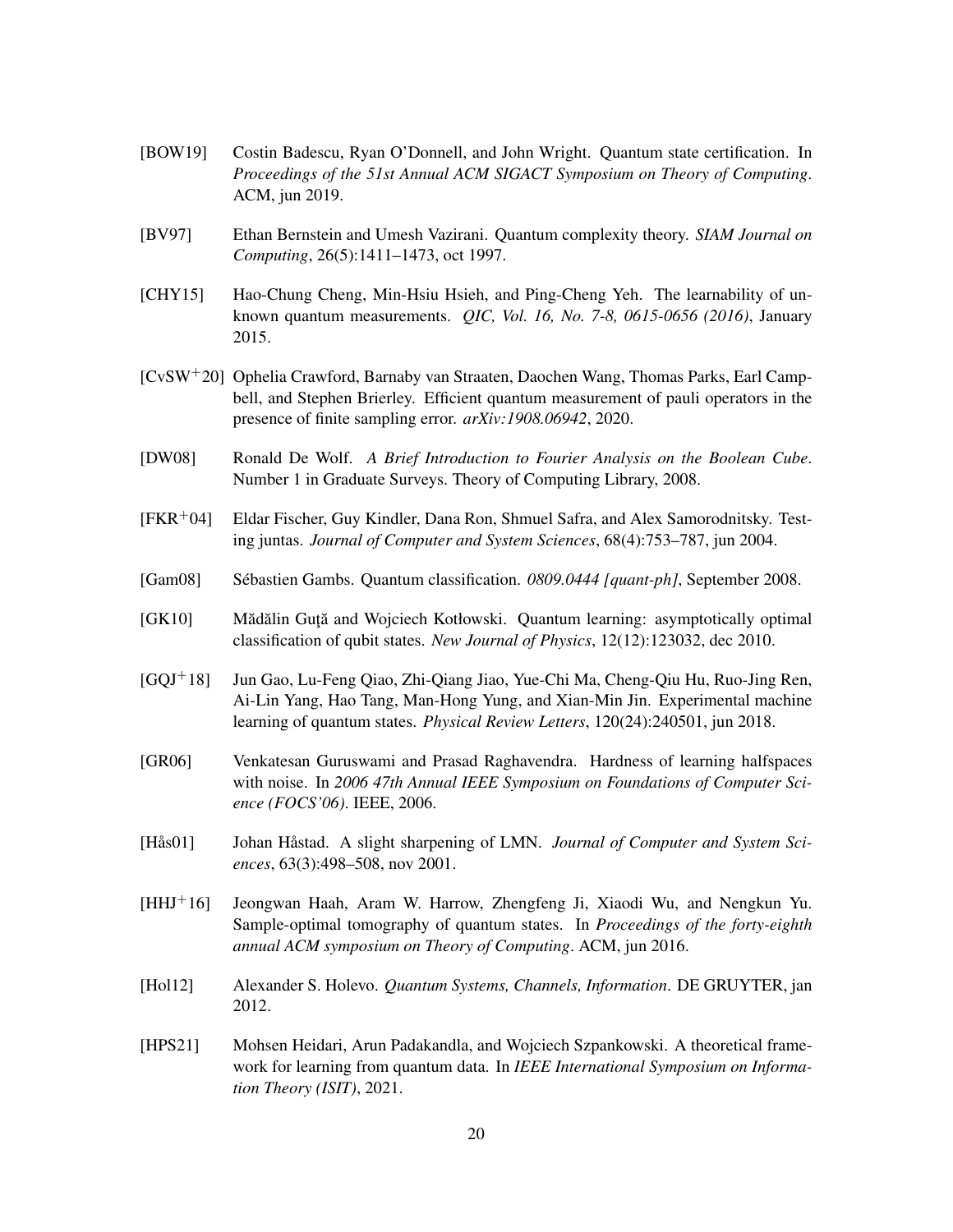- <span id="page-20-1"></span>[KBI+20] Zhaxylyk A. Kudyshev, Simeon I. Bogdanov, Theodor Isacsson, Alexander V. Kildishev, Alexandra Boltasseva, and Vladimir M. Shalaev. Rapid classification of quantum sources enabled by machine learning. *Advanced Quantum Technologies*, 3(10):2000067, sep 2020.
- <span id="page-20-6"></span>[KKYS05] A. T. Kalai, A. R. Klivans, Yishay Mansour, and R. A. Servedio. Agnostically learning halfspaces. In *Proc. 46th Annual IEEE Symp. Foundations of Computer Science (FOCS'05)*, pages 11–20, October 2005.
- <span id="page-20-12"></span>[KRS19] Varun Kanade, Andrea Rocchetto, and Simone Severini. Learning dnfs under product distributions via µ-biased quantum fourier sampling. *arXiv:1802.05690v3*, 2019.
- <span id="page-20-2"></span>[KSS94] Michael J. Kearns, Robert E. Schapire, and Linda M. Sellie. Toward efficient agnostic learning. *Machine Learning*, 17(2-3):115–141, 1994.
- <span id="page-20-5"></span>[LMN93] Nathan Linial, Yishay Mansour, and Noam Nisan. Constant depth circuits, Fourier transform, and learnability. *J. ACM*, 40(3):607–620, 1993.
- <span id="page-20-11"></span>[MdW16] Ashley Montanaro and Ronald de Wolf. A survey of quantum property testing. *Theory of Computing*, 1(1):1–81, 2016.
- <span id="page-20-8"></span>[MO10] Ashley Montanaro and Tobias J. Osborne. Quantum boolean functions. *arXiv:0810.2435*, 2010.
- <span id="page-20-4"></span>[MOS03] Elchanan Mossel, Ryan O'Donnell, and Rocco P Servedio. Learning juntas. In *Proc. ACM Symp. on Theory of Computing*, pages 206–212, 2003.
- <span id="page-20-0"></span>[MY18] Yue-Chi Ma and Man-Hong Yung. Transforming bell's inequalities into state classifiers with machine learning. *npj Quantum Information*, 4(1), jul 2018.
- <span id="page-20-7"></span>[O'D14] Ryan O'Donnell. *Analysis of boolean functions*. Cambridge University Press, 2014.
- <span id="page-20-9"></span>[OW16] Ryan O'Donnell and John Wright. Efficient quantum tomography. In *Proceedings of the forty-eighth annual ACM symposium on Theory of Computing*. ACM, jun 2016.
- <span id="page-20-10"></span>[OW17] Ryan O'Donnell and John Wright. Efficient quantum tomography II. In *Proceedings of the 49th Annual ACM SIGACT Symposium on Theory of Computing*. ACM, jun 2017.
- <span id="page-20-14"></span>[PMS+14] Alberto Peruzzo, Jarrod McClean, Peter Shadbolt, Man-Hong Yung, Xiao-Qi Zhou, Peter J. Love, Alán Aspuru-Guzik, and Jeremy L. O'Brien. A variational eigenvalue solver on a photonic quantum processor. *Nature Communications*, 5(1), jul 2014.
- <span id="page-20-13"></span>[SG04] Rocco A. Servedio and Steven J. Gortler. Equivalences and separations between quantum and classical learnability. *SIAM J. Comput.*, 33(5):1067–1092, May 2004.
- <span id="page-20-3"></span>[Val84] L. G. Valiant. A theory of the learnable. *Communications of the ACM*, 27(11):1134– 1142, nov 1984.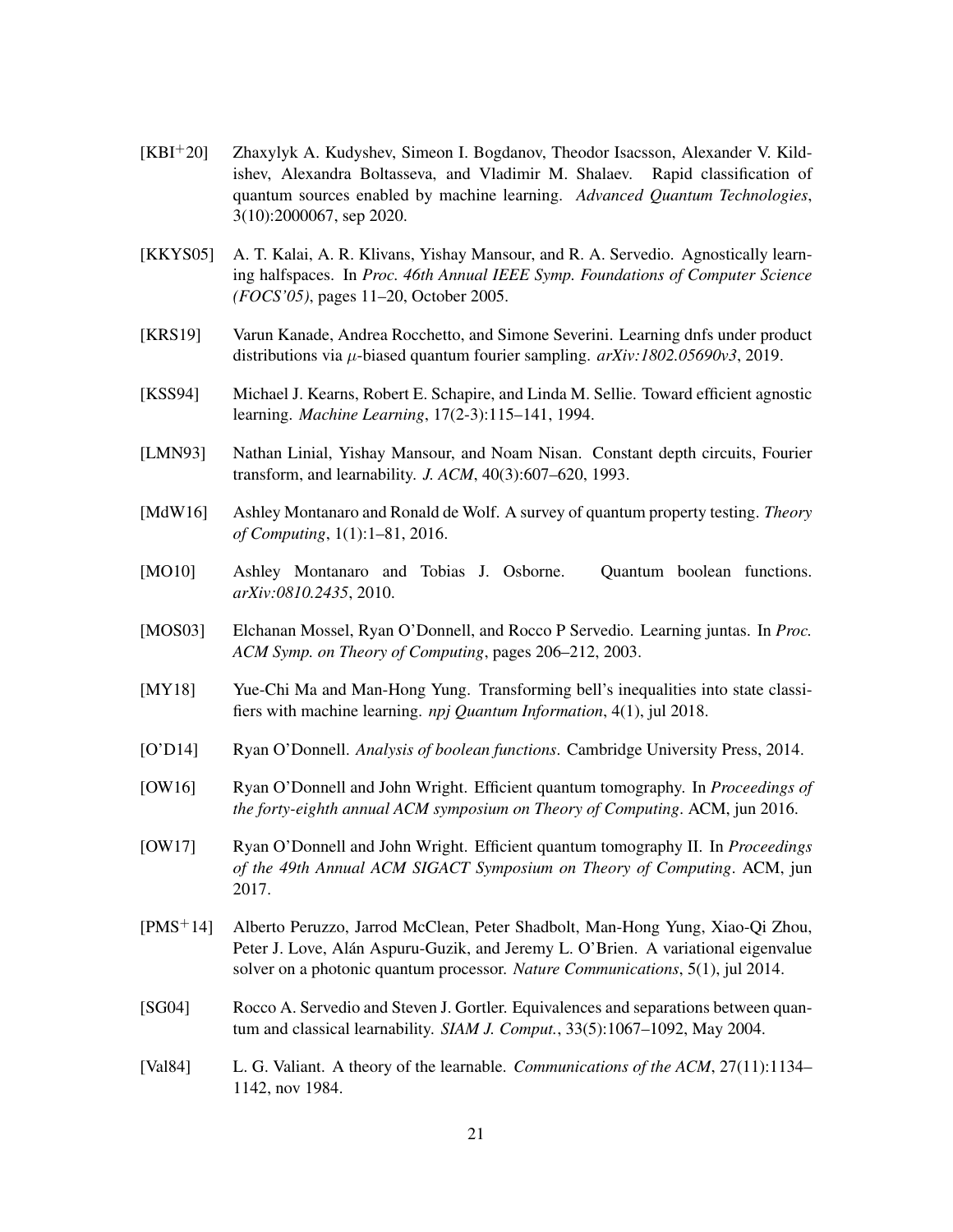- <span id="page-21-0"></span>[Val12] Gregory Valiant. Finding correlations in subquadratic time, with applications to learning parities and juntas. In *2012 IEEE 53rd Annual Symposium on Foundations of Computer Science*. IEEE, oct 2012.
- <span id="page-21-1"></span>[Wil13] Mark Wilde. *Quantum information theory*. Cambridge University Press, Cambridge, UK, 2013.

# Appendices

#### <span id="page-21-3"></span>A. Useful Norm and Trace Inequalities

Let  $\rho$  be a density operator. Then, given  $q > 0$ , the q-norm of an operator A with respect to  $\rho$  is defined as

$$
||A||_{q,\rho} \stackrel{\Delta}{=} \text{tr}\Big\{ (A^{\dagger}A)^{q/2} \rho \Big\}^{1/q}.
$$

This norm is similar to the Schatten norm; however there is an additional component which is the density operator  $\rho$ . One can see that for  $q = 2$ , the above  $||A||_{2,\rho}$  reduces to the Schatten 2-norm of  $A\sqrt{\rho}$ . In what follows, we develop a number of useful properties for the q-norm above.

<span id="page-21-2"></span>Proposition A.1 *Given any density operator* ρ*, and a pair of bounded Hermitian operators* A *and* B*, the following properties hold:*

- *(a)*  $||A + B||_{2,\rho}^2 = ||A||_{2,\rho}^2 + ||B||_{2,\rho}^2 + 2\langle A, B \rangle_\rho$
- *(b) Cauchy-Schwarz inequality:*  $\langle A, B \rangle_{\rho} \le ||A||_{2,\rho}||B||_{2,\rho}$
- *(c) Minkowski inequality for* 2*-norm* :  $||A + B||_{2,\rho} \le ||A||_{2,\rho} + ||B||_{2,\rho}$ .
- *(d) Jensen's inequality:*  $||A||_{1,\rho} \le ||A||_{2,\rho}$ .

**Proof (a):** Follows from the definition. (b): Follows from the noncommutative Cauchy-Schwarz inequality.

(c): Using (a) and (b) we can write:

$$
||A + B||_{2,\rho}^{2} = ||A||_{2,\rho}^{2} + ||B||_{2,\rho}^{2} + 2\langle A, B\rangle_{\rho}
$$
  
\n
$$
\leq ||A||_{2,\rho}^{2} + ||B||_{2,\rho}^{2} + 2||A||_{2,\rho}||B||_{2,\rho}
$$
  
\n
$$
= (||A||_{2,\rho} + ||B||_{2,\rho})^{2}
$$

(d): We have that  $||A||_{1,\rho} = \text{tr}\{|A|\rho\}$ . Since A is Hermitian, it admits a *spectral decomposition* as  $A = \sum_i \mu_i |\phi_i\rangle\langle\phi_i|$ , where  $\mu_i \in \mathbb{R}$  and  $|\phi_i\rangle$ 's are an orthonormal basis. Hence, |A| admits the same decomposition but with  $|\mu_i|$ . Thus, we obtain that

$$
||A||_{1,\rho} = \sum_{j} |\mu_j| \underbrace{\langle \phi_i | \rho | \phi_i \rangle}_{\alpha_i}, \qquad ||A||_{2,\rho} = \sqrt{\sum_{j} |\mu_j|^2 \langle \phi_i | \rho | \phi_i \rangle}
$$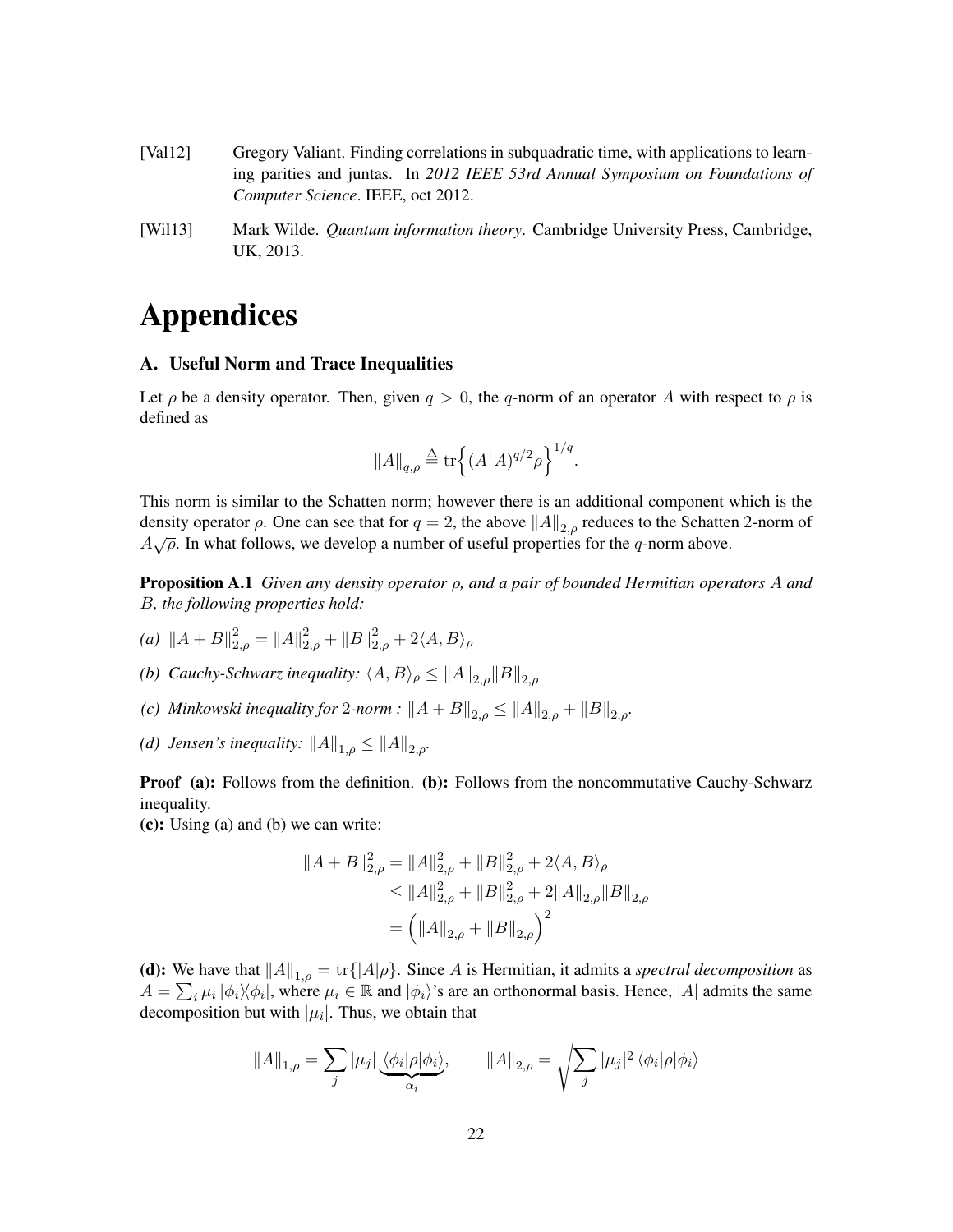As  $\rho$  is a density operator, then  $\alpha_i \in [0, 1]$  and  $\sum_i \alpha_i = 1$ . Hence, from the Jensen's inequality for square root function we have that

<span id="page-22-2"></span>
$$
||A||_{2,\rho} = \sqrt{\sum_{j} |\mu_j|^2 \alpha_i} \ge \sum_{j} |\mu_j| \alpha_i = ||A||_{1,\rho}.
$$

٠

From the Fourier expansion, we immediately get the following results. We omit the proof as they are straightforward.

**Proposition A.2** Let  $A, B \in \mathcal{B}(H_d)$  with Fourier coefficients  $a_s$  and  $b_s$ , respectively. Then the *following statements hold*

- (a)  $\langle A, B \rangle = \sum_{s} a_s^* b_s$ . Hence, Parseval's identity holds:  $||A||_2^2 = \sum_{s} |a_s|^2$ .
- *(b) If* A *is Hermitian, then* a<sup>s</sup> *are real.*

#### <span id="page-22-0"></span>B. Proof of Proposition [2.1](#page-6-2)

We start with  $d = 1$ . Note that  $\{|\ell\rangle\langle k| : \ell, k \in \{0, 1\}\}\$  is the standard basis for all operators on  $H_1$ . Hence, it suffices to write  $|\ell\rangle\langle k|$  in terms of the Pauli operators. For any  $k \neq \ell \in \{0, 1\}$  we have that

$$
|\ell \rangle \langle \ell| = \frac{1}{2} \sigma^0 + \frac{1}{2} (-1)^{\ell} \sigma^3, \qquad |\ell \rangle \langle k| = \frac{1}{2} \sigma^1 + \frac{1}{2} (-1)^{\ell} i \sigma^3,
$$

where  $i \in \mathbb{C}$  with  $i^2 = -1$ . This completes the proof for  $d = 1$ . For  $d > 1$ , the set of all d-fold tensor product of  $|\ell\rangle\langle k|$ 's is the standard basis for  $\mathcal{B}(H_d)$ . Hence, from the above relations, such basis elements can be written as a linear combinations of  $\sigma^s$ ,  $s \in \{0,1\}^d$ . That completes the proof for  $d > 1$ . The uniqueness follows as  $\sigma^s$  are orthogonal.

#### <span id="page-22-1"></span>C. Proof of Lemma [4.1](#page-15-4)

From Theorem [3.1,](#page-7-0) the generalization error of any measurement  $\mathcal{M} \in \mathcal{C}$  can be written as

<span id="page-22-3"></span>
$$
L_{0-1}(\mathcal{M}) = \frac{1}{2} - \frac{1}{2} \langle F_Y, G_M \rangle_{\rho},
$$

where  $G_M = M_1 - M_0$  is the operator representation of  $\mathcal{M} := \{M_0, M_1\}$ . Let  $G_M^{\mathcal{A}} = \sum_{s \in \mathcal{A}} g_s \sigma^s$ be the partial Fourier decomposition of  $G_M$  restricted to degree set A. Since, C is  $\epsilon$ -concentrated around A, then from Definition [2.2](#page-7-1) we have that  $\sum_{s \in A} g_s^2 \leq \epsilon^2$ . From from the Parseval's identity (Proposition [A.2](#page-22-2) in Appendix [A\)](#page-21-3), this condition is equivalent to  $||G_M - G_M^{\mathcal{A}}||_{2,\rho} \leq \epsilon$ . Then, by adding and subtracting  $G_{M}^{\mathcal{A}},$  we obtain that

$$
\langle F_Y, G_M \rangle = \langle F_Y, G_M^A \rangle_{\rho} + \langle F_Y, (G_M - G_M^A) \rangle_{\rho}
$$
  
\n
$$
\leq \langle F_Y, G_M^A \rangle_{\rho} + ||F_Y||_{2,\rho} ||G_M - G_M^A||_{2,\rho} \leq \langle F_Y, G_M^A \rangle_{\rho} + \epsilon,
$$
 (15)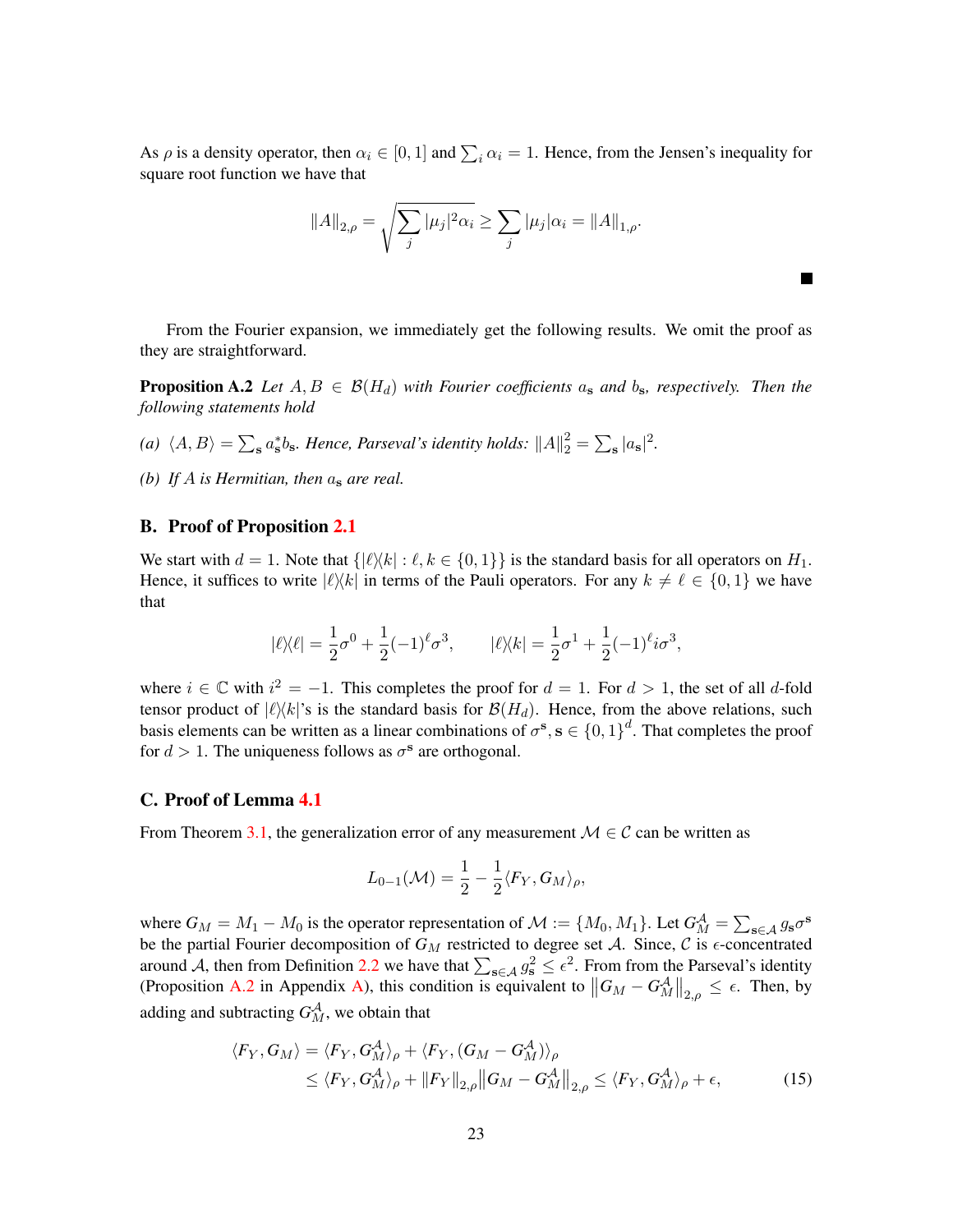where the first inequality follows from the Cauchy–Schwarz inequality (Proposition [A.1](#page-21-2) in Ap-pendix [A\)](#page-21-3) and the second inequality follows because  $||F_Y||_{2,\rho} = 1$ . From properties of the quantum Fourier (Proposition [2.1\)](#page-6-2), the above inner-product decomposes as

$$
\langle F_Y, G_M^{\mathcal{A}} \rangle_{\rho} = \sum_{\mathbf{s} \in \mathcal{A}} f_{\mathbf{s}} g_{\mathbf{s}} = \langle F_Y^{\mathcal{A}}, G_M^{\mathcal{A}} \rangle_{\rho}.
$$

Consequently, from the above equality and  $(15)$ , we obtain that

$$
\langle F_Y, G_M \rangle_{\rho} \leq \langle F_Y^{\mathcal{A}}, G_M^{\mathcal{A}} \rangle_{\rho} + \epsilon = \langle F_Y^{\mathcal{A}}, G_M \rangle_{\rho} + \langle F_Y^{\mathcal{A}}, (G_M^{\mathcal{A}} - G_M) \rangle_{\rho} + \epsilon
$$
  
\n
$$
\stackrel{(a)}{\leq} \langle F_Y^{\mathcal{A}}, G_M \rangle_{\rho} + \|F_Y^{\mathcal{A}}\|_{2,\rho} \|G_M^{\mathcal{A}} - G_M\|_{2,\rho} + \epsilon
$$
  
\n
$$
\stackrel{(b)}{\leq} \langle F_Y^{\mathcal{A}}, G_M \rangle_{\rho} + \epsilon \|F_Y^{\mathcal{A}}\|_{2,\rho} + \epsilon
$$
  
\n
$$
\stackrel{(c)}{\leq} \langle F_Y^{\mathcal{A}}, G_M \rangle_{\rho} + 2\epsilon
$$
  
\n
$$
\stackrel{(d)}{\leq} \|F_Y^{\mathcal{A}}\|_{1,\rho} + 2\epsilon,
$$
\n(16)

where (a) follows from the Cauchy–Schwarz inequality, (b) follows from the assumption of the lemma, stating that  $\left\|G_M^{\mathcal{A}} - G_M\right\|_{2,\rho} \leq \epsilon$ , (c) holds because of the Parseval's identity implying that  $||F_Y^{\mathcal{A}}||_{2,\rho} \le ||F_Y||_{2,\rho} = 1$  and (d) holds because of the following argument:

As  $\rho_X = \frac{1}{2^a}$  $\frac{1}{2^d}I_d$  and  $F_Y^{\mathcal{A}}$  and  $G_M$  act only on the X-system, then  $\langle F_Y^{\mathcal{A}}, G_M \rangle_{\rho} = \frac{1}{2^d}$  $\frac{1}{2^d}$  tr $\{F_Y^{\mathcal{A}} G_M\}.$ From properties of the trace-norm, we have that  $|\text{tr}\left\{F_Y^A G_M\right\}| \leq \|F_Y^A G_M\|_1 \leq \|F_Y^A\|_1 \|G_M\|_{\infty}$ . By definition  $G_M = M_1 - M_0$  where  $M_1, M_0 \ge 0$  and  $M_1 + M_0 = I$ . Therefore,  $|G_M| \le I_d$ , implying that  $||G_M||_{\infty} \leq 1$ . Therefore,  $\langle F_Y^{\mathcal{A}}, G_M \rangle_{\rho} \leq \frac{1}{2^c}$  $\frac{1}{2^d} \left\| F_Y^{\mathcal A} \right\|_1 = \left\| F_Y^{\mathcal A} \right\|_{1,\rho}.$ 

Lastly, from  $(16)$ , we get the desired bound on the generalization error; hence, the proof is complete.

#### <span id="page-23-0"></span>D. Proof of Lemma [3.8](#page-9-4)

Note that the conditional expectation of  $Z_i$  given the *i*th sample  $\hat{\rho}_{y_i} \otimes |y_i\rangle\langle y_i|$  can be written as

$$
\mathbb{E}[Z_i|\hat{\rho}_{y_i}\otimes|y_i\rangle\langle y_i|]=\sum_{z\in\{-1,1\}}z\,\operatorname{tr}\big\{\Lambda_z^{\mathbf{s}}\big(\hat{\rho}_{y_i}\otimes|y_i\rangle\langle y_i|\big)\big\}.
$$

Note that the above value in fact is the *expectation value* of the observable  $M_s$  in state  $\hat{\rho}_{y_i} \otimes |y_i\rangle\langle y_i|$ . With that the overall expectation of  $Z_i$  equals

$$
\mathbb{E}[Z_i] = \sum_{y \in \mathcal{Y}} \sum_{z \in \{-1,1\}} z p_y \operatorname{tr} \{ \Lambda_z^s(\hat{\rho}_y \otimes |y \rangle \langle y|) \}
$$

$$
= \sum_{z \in \{-1,1\}} z \operatorname{tr} \{ \Lambda_z^s \rho_{XY} \}
$$

$$
= \operatorname{tr} \left\{ (\Lambda_1^s - \Lambda_{-1}^s) \rho_{XY} \right\}
$$

$$
= \operatorname{tr} \left\{ \sigma^s F_Y \rho_{XY} \right\}
$$

where we used the linearity of the trace and  $(5)$ . Hence, the proof is complete as the right-hand side is  $f_s$ .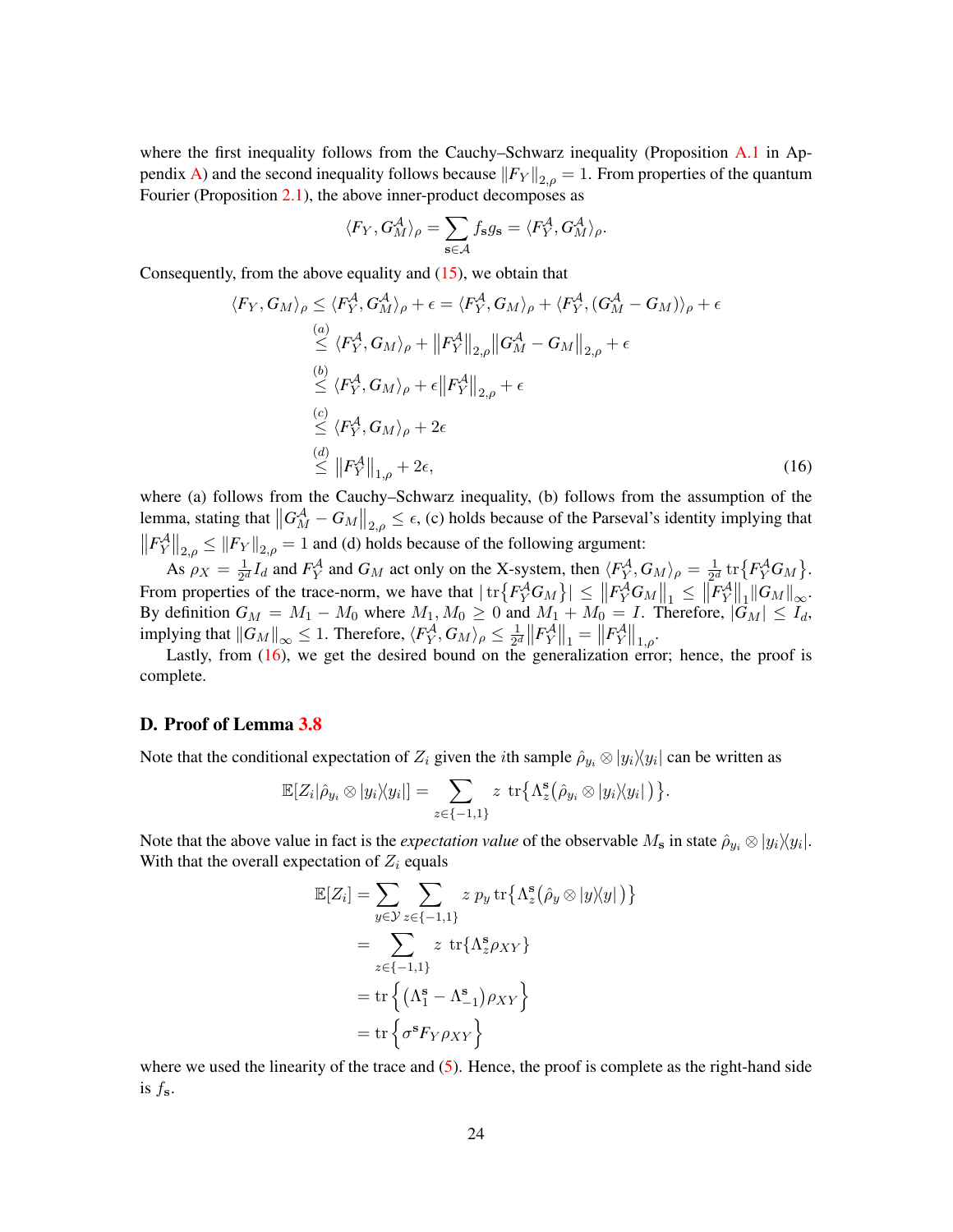## <span id="page-24-0"></span>E. Proof of Lemma [3.15](#page-13-2)

We start with proving a lower bound on  $opt(k)$ . Fix a k element coordinate subset  $\mathcal{I} \subset [d]$  and consider a  $k$ -junta measurement that depends only on coordinates  $\mathcal{I}$ . Such measurement belongs to the  $\varepsilon$ -concentrated measurement class with  $\varepsilon = 0$  and degree set

$$
\mathcal{A} = \left\{ \mathbf{s} \in \{0, 1, 2, 3\}^d : \text{supp}(\mathbf{s}) \subseteq \mathcal{I} \right\}.
$$

Therefore, we can apply Lemma [4.1](#page-15-4) to get the following lower bound

$$
L_{0-1}(\mathcal{M}) \geq \frac{1}{2} - \frac{1}{2} \left\| F_Y^{\subseteq \mathcal{I}} \right\|_{1,\rho} \geq \frac{1}{2} - \frac{1}{2} \max_{\mathcal{J} \subset [d]:|\mathcal{J}| = k} \left\| F_Y^{\subseteq \mathcal{J}} \right\|_{1,\rho},
$$

where the last inequality holds by minimizing the lower bound over all  $k$ -element coordinates  $\mathcal{J}$ . Note that the above bound holds for all  $M$  depending on any k-element coordinate subset  $\mathcal{I}$ . Thus, we obtain the lower bound on  $opt(k)$ :

<span id="page-24-3"></span>
$$
\operatorname{opt}(k) \ge \frac{1}{2} - \frac{1}{2} \max_{\mathcal{J} \subset [d]: |\mathcal{J}| = k} \left\| F_Y^{\subseteq \mathcal{J}} \right\|_{1, \rho}.
$$
 (17)

Next, we establish the achievability of the lower bound. Again fix a k-element subset  $\mathcal{J} \subset [d]$ and let  $G_{M_{\mathcal{J}}} = \text{sign}[F_{\overline{Y}}^{\subseteq \mathcal{J}}]$  $\mathbb{Z}_Y^{\subseteq J}$ . Note that we can consider a valid measurement  $\mathcal{M}_{\mathcal{J}}$  corresponding to  $G_{M_{\mathcal{J}}}$ . Moreover,  $G_{M_{\mathcal{J}}}$  is a k-junta operator depending only on the coordinates  $\mathcal{J}$ . Therefore, its Fourier coefficients  $g_s$  are zero for any s with supp(s)  $\nsubseteq \mathcal{J}$ . As a result, from Theorem [3.1,](#page-7-0)

<span id="page-24-2"></span>
$$
L_{0-1}(\mathcal{M}_{\mathcal{J}}) = \frac{1}{2} - \frac{1}{2} \langle G_{M_{\mathcal{J}}}, F_Y \rangle_{\rho}
$$
  
=  $\frac{1}{2} - \frac{1}{2} \langle \text{sign}[F_Y^{\subseteq \mathcal{J}}], F_Y^{\subseteq \mathcal{J}} \rangle_{\rho}$   
=  $\frac{1}{2} - \frac{1}{2} \left\| F_Y^{\subseteq \mathcal{J}} \right\|_{1,\rho}$ ,

where the last equality follows from the identity  $||A||_{1,\rho} = \text{tr}\{A\,\text{sign}[A]\rho\}$  that holds for any Hermitian and bounded operator A. With the above inequality, optimizing over  $\mathcal I$  gives

$$
\operatorname{opt}(k) \le \min_{\mathcal{J} \subset [d]: |\mathcal{J}| = k} L_{0-1}(\mathcal{M}_{\mathcal{J}}) = \frac{1}{2} - \frac{1}{2} \max_{\mathcal{J} \subset [d]: |\mathcal{J}| = k} \left\| F_Y^{\subseteq \mathcal{J}} \right\|_{1,\rho}.
$$
 (18)

As the upper bound in  $(18)$  matches with the lower bound in  $(17)$ , then we obtain the equality in [\(18\)](#page-24-2). This proves the expression for  $opt(k)$  and that  $\mathcal{M}_{\mathcal{J}^*}$  is the best k-junta measurement.

## <span id="page-24-1"></span>F. Proof of Lemma [4.2](#page-17-1)

From Theorem [3.1](#page-7-0) in the main text, the generalization error of  $\mathcal{M}_{\mathcal{J}}$  can be written as  $\frac{1}{2} - \frac{1}{2}\langle F_Y, \rangle$  $\frac{2}{2}$  sign $[B_{\mathcal{J}}]$ )<sub>p</sub>. Since sign $[B_{\mathcal{J}}]$  is a function depending only on the coordinates of  $\mathcal{J}$ , then in the inner product, we can replace  $F_Y$  with  $F_Y^{\subseteq J}$  $\sum_{Y}^{\subseteq J}$ . As short-hand we remove the subscribe  $\rho$  in the norm quantities. Hence, we obtain that

<span id="page-24-4"></span>
$$
L_{0-1}(\mathcal{M}_{\mathcal{J}}) = \frac{1}{2} - \frac{1}{2} \langle F_Y^{\subseteq \mathcal{J}}, \text{sign}[B_{\mathcal{J}}] \rangle
$$
  
= 
$$
\frac{1}{4} \left( 1 - \left\| F_Y^{\subseteq \mathcal{J}} \right\|_2^2 + \left\| F_Y^{\subseteq \mathcal{J}} - \text{sign}[B_{\mathcal{J}}] \right\|_2^2 \right),
$$
 (19)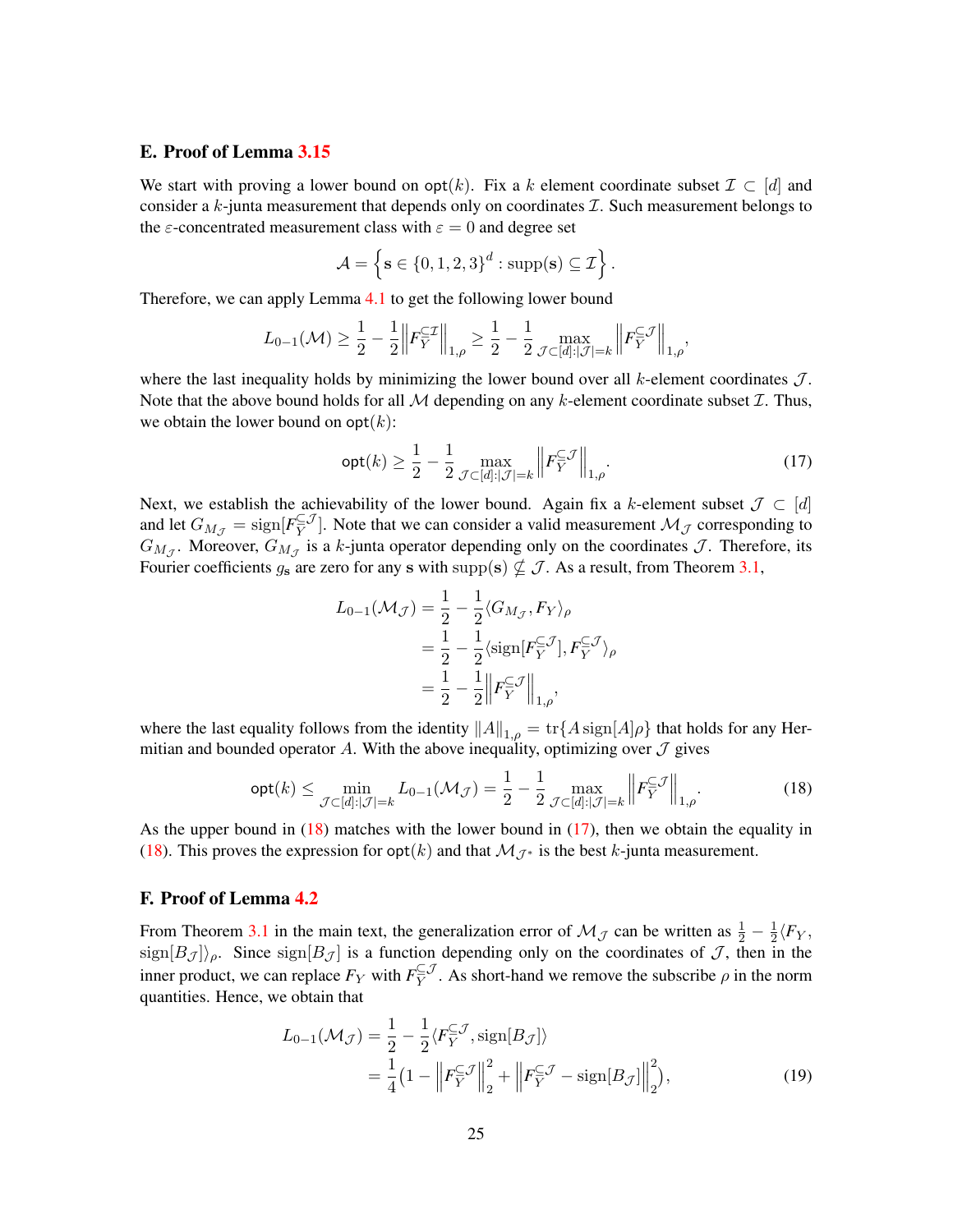where the last equality holds because of part (a) of Proposition [A.1](#page-21-2) in [A](#page-21-3)ppendix A and the fact that  $\Vert {\rm sign}[B_{\mathcal{J}}] \Vert_2 = 1.$  The 2-norm quantity above is upper-bounded as follows

$$
\left\| F_Y^{\subseteq \mathcal{J}} - \text{sign}[B_{\mathcal{J}}] \right\|_2^2 \stackrel{(a)}{\leq} \left( \left\| F_Y^{\subseteq \mathcal{J}} - B_{\mathcal{J}} \right\|_2 + \left\| B_{\mathcal{J}} - \text{sign}[B_{\mathcal{J}}] \right\|_2 \right)^2,
$$
  
= 
$$
\left( \left\| F_Y^{\subseteq \mathcal{J}} - B_{\mathcal{J}} \right\|_2^2 + \left\| B_{\mathcal{J}} - \text{sign}[B_{\mathcal{J}}] \right\|_2^2 + 2 \left\| F_Y^{\subseteq \mathcal{J}} - B_{\mathcal{J}} \right\|_2 \left\| B_{\mathcal{J}} - \text{sign}[B_{\mathcal{J}}] \right\|_2 \right), (20)
$$

where  $(a)$  follows from the Minkowski's Inequality inequality for 2-norm (Proposition [A.1\)](#page-21-2). Therefore, from part (a) of Proposition [A.1,](#page-21-2) we have that

<span id="page-25-1"></span><span id="page-25-0"></span>
$$
||B_{\mathcal{J}} - \text{sign}[B_{\mathcal{J}}]||_2^2 = ||B_{\mathcal{J}}||_2^2 + 1 - 2\langle B_{\mathcal{J}}, \text{sign}[B_{\mathcal{J}}] \rangle
$$
  
= 1 + ||B\_{\mathcal{J}}||\_2^2 - 2||B\_{\mathcal{J}}||\_1, (21)

where the last equality follows, because for any Hermitian operator A the identity  $|A| = A \operatorname{sign}[A]$ holds. Consequently from [\(19\)](#page-24-4), [\(21\)](#page-25-0) and [\(20\)](#page-24-4), we obtain the following upper bound

$$
4L_{0-1}(\mathcal{M}_{\mathcal{J}}) \le 2 - 2||B_{\mathcal{J}}||_1 + \underbrace{||B_{\mathcal{J}}||_2^2 - ||F_{Y}^{\subseteq \mathcal{J}}||_2^2}_{(I)} + \left||F_{Y}^{\subseteq \mathcal{J}} - B_{\mathcal{J}}\right||_2^2 + 2\left||F_{Y}^{\subseteq \mathcal{J}} - B_{\mathcal{J}}\right||_2 \underbrace{||B_{\mathcal{J}} - \text{sign}[B_{\mathcal{J}}]||_2}_{(II)}.
$$
\n(22)

In what follows, we bound the terms denoted by (I) and (II).

Bounding (I): From the Minkowski's inequality for 2-norm, we have

$$
\begin{aligned} \left\|B_{\mathcal{J}}\right\|_2^2 &\leq \left(\left\|F_Y^{\subseteq \mathcal{J}}\right\|_2+\left\|B_{\mathcal{J}}-F_Y^{\subseteq \mathcal{J}}\right\|_2\right)^2\\ &=\left\|F_Y^{\subseteq \mathcal{J}}\right\|_2^2+\left\|B_{\mathcal{J}}-F_Y^{\subseteq \mathcal{J}}\right\|_2^2+2\left\|F_Y^{\subseteq \mathcal{J}}\right\|_2\left\|B_{\mathcal{J}}-F_Y^{\subseteq \mathcal{J}}\right\|_2\\ &\leq \left\|F_Y^{\subseteq \mathcal{J}}\right\|_2^2+\left\|B_{\mathcal{J}}-F_Y^{\subseteq \mathcal{J}}\right\|_2^2+2\left\|B_{\mathcal{J}}-F_Y^{\subseteq \mathcal{J}}\right\|_2\end{aligned}
$$

where the second inequality is due Bessel's inequality implying that  $\|\theta\|$  $F_Y^{\subseteq J}$  $\left\| \frac{C}{Y} \right\|_2 \leq 1$ . Hence, the term (I) in [\(22\)](#page-25-1) is upper bounded as

<span id="page-25-2"></span>
$$
(I) \leq \lambda_1 \triangleq \left\| B_{\mathcal{J}} - F_Y^{\subseteq \mathcal{J}} \right\|_2^2 + 2 \left\| B_{\mathcal{J}} - F_Y^{\subseteq \mathcal{J}} \right\|_2.
$$
 (23)